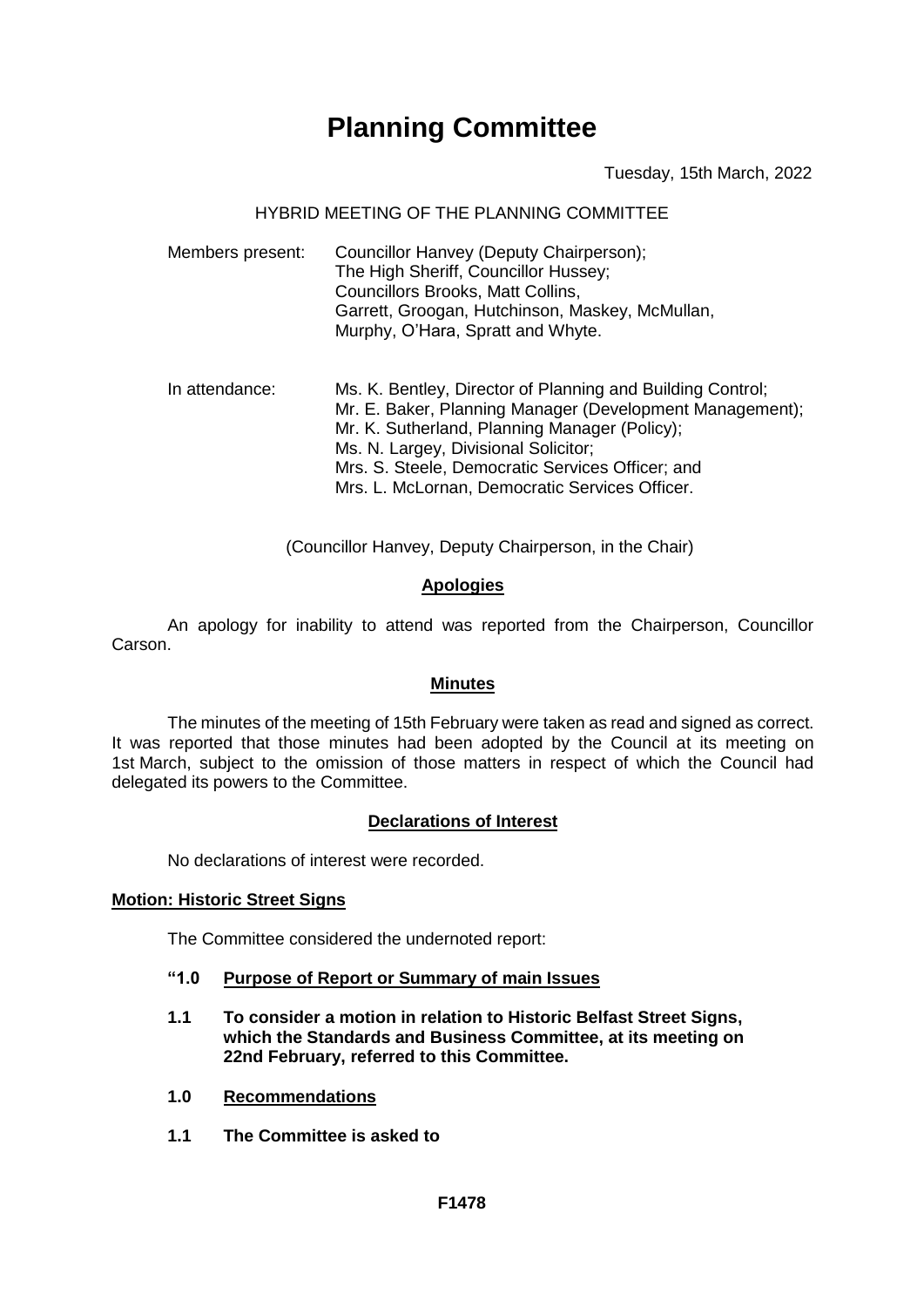**Consider the motion and to take such action thereon as may be determined.** 

# **3.0 Main report**

# **3.1 Key Issues**

**The Standards and Business Committee, at its meeting on 22nd February, considered a report providing details of the motions which had been received for consideration by the Council on 1st March.**

**3.2 In accordance with Standing Order 37(h), the following motion, which had been proposed by Councillor McKeown and seconded by Councillor de Faoite, was referred directly to the Planning Committee for consideration.** 

# **Historic Belfast Street Signs**

**"This Council recognises the important role that traditional black tile street signs play in the built heritage of Belfast and the aesthetic benefits they bring to the character of the city. However, it notes with concern the absence of robust protections to ensure their upkeep, which could put at direct threat this significant part of Belfast's history.**

**The Council therefore agrees to undertake a review with the aim of identifying firm and practical recommendations for implementation in consideration of the following:**

- **Creating a register of all historic street signs in Belfast including, where possible, details of their ownership;**
- **Putting in place arrangements for the timely repair and upkeep of historic street signs, including those which are listed and in council ownership, and those that are not listed;**
- **Establishing arrangements for the reinstatement of signs which would have originally been traditional black signs but have subsequently been replaced with generic street signs – this could be done when the generic sign needs replaced at the natural end of its lifespan or after damage. Reinstatements should use the traditional white font and black background and may include the use of other materials if appropriate and more practical;**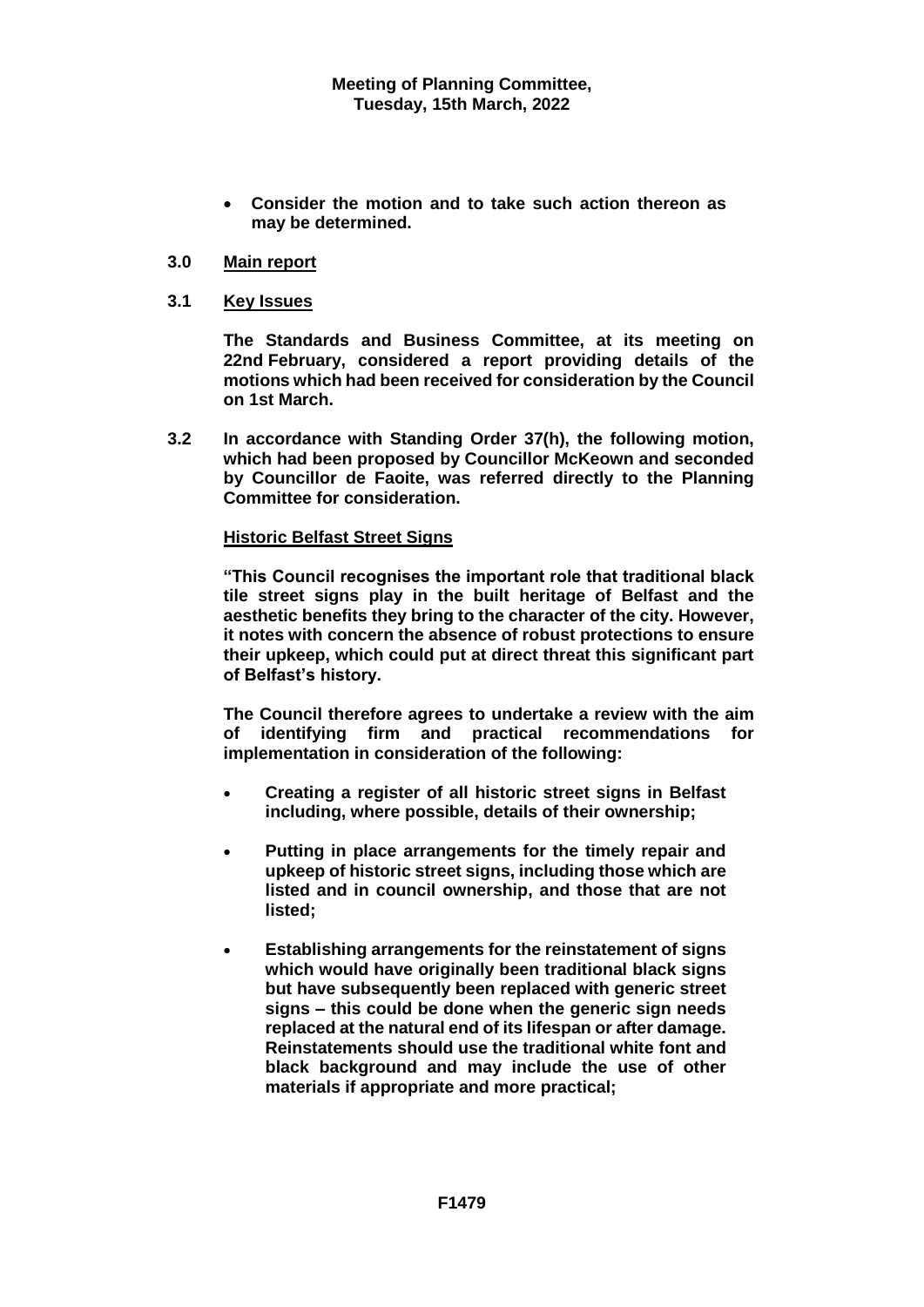- **Assessing whether steps should be undertaken to request the listing of all traditional Belfast street signs to provide them with legal protection, particularly those that are not in council ownership and may currently have to protection;**
- **Putting in place requisite resources to enable the above to be rolled out and continued, including accessing government or third party funding if available to enable heritage and protection work to be undertaken; and**
- **Any other relevant issues which arise during the course of this review."**
- **3.3 The Committee should note that a motion which incorporated some of the areas above had previously been referred to the Planning Committee: [http://www.internalminutes/ieListDocuments.aspx?CId=167&MID](http://www.internalminutes/ieListDocuments.aspx?CId=167&MID=9745#AI56216) [=9745#AI56216.](http://www.internalminutes/ieListDocuments.aspx?CId=167&MID=9745#AI56216)**
- **3.4 A number of the street signs set out in the motion were subsequently listed: [http://www.internalminutes/documents/s90925/20210420HEDListi](http://www.internalminutes/documents/s90925/20210420HEDListingStreetSigns.pdf) [ngStreetSigns.pdf](http://www.internalminutes/documents/s90925/20210420HEDListingStreetSigns.pdf)**
- **3.5 Officers from Building Control, Planning and City Services are seeking to progress the work set out in paragraph 3 of the original motion and that the motion was referred to the Planning Committee to allow it to determine whether it wishes to incorporate the additional requests.**
- **3.6 Financial and Resource Implications**

**None.**

**3.7 Equality or Good Relations Implications/ Rural Needs Assessment**

# **None associated with this report."**

The Committee adopted the motion.

# **Committee Site Visits**

The Committee noted that site visits had taken place in respect of the below applications on 3rd March, 2022:

LA04/2021/2285/F - Apartment Development at 29 Parkside Gardens; and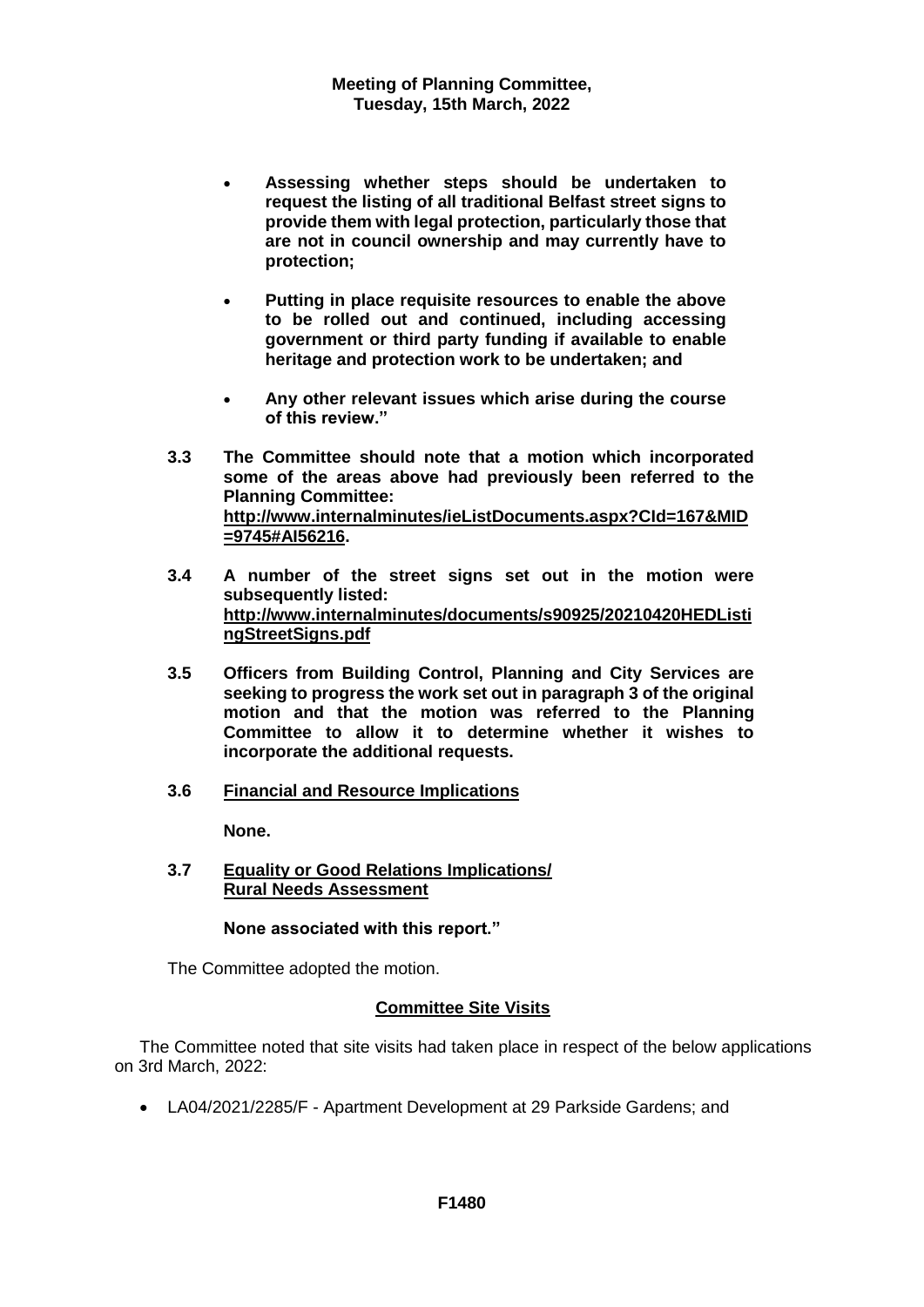LA04/2021/1808/F - Residential development comprising of 14 dwellings, access from Lagmore View Lane and Lagmore Glen, completion of remaining areas of open space (including hard and soft landscaping), provision of parking bays, speed bumps and bollards to improve road safety along Lagmore View Road, and all associated site works on lands South and East of 148-163 Lagmore View Lane North and West of 37 81 82 and 112 Lagmore Glen and Lagmore View Road

# **Request to hold a Pre-Determination Hearing and Pre-emptive Site Visit**

The Committee agreed to hold a Pre-Determination Hearing and Pre-emptive Site Visit in respect of the following application:

 **LA04/2021/2856/O** - Mixed use regeneration development comprising office (Class B1), residential apartments (including affordable), retail (Class A1), hotel, leisure (Class D2), public realm, active travel uses, cafes, bars and restaurants, and community uses (Class D1), on lands surrounding the new Belfast Transport Hub and over the Transport Hub car park, to the east and west of Durham St and south of Grosvenor Rd. on lands to east of West Link (A12) and south of Grosvenor Road; Lands at Grosvenor Road and intersection of Grosvenor Road and Durham Street; Lands to the east of Durham Street and north of Glengall Street; Lands at Glengall Street; Lands between Glengall Street and Hope Street including Europa Bus Station, Great Victoria Rail Station, surface car parks at St Andrew's Square; Translink lands to west of Durham Street, south of BT Exchange building and north of Murray's Tobacco Works.

# **Request to hold a Pre-Determination Hearing**

The Committee agreed to hold a Pre-Determination Hearing in respect of the following application:

 **LA04/2020/1943/F and LA04/2020/1944/LBC** - Residential conversion of the existing listed warehouses to form 57 (1 to 3 bed units, including 60% social and affordable to include a minimum of 20% social housing at 3-19 (Former Warehouse) Rydalmere Street.

# **Planning Decisions Issued**

The Committee noted a list of decisions which had been taken under the delegated authority of the Strategic Director of Place and Economy, together with all other planning decisions which had been issued by the Planning Department between 8th February and 4th March 2022.

# **Planning Appeals Notified**

The Committee noted the receipt of correspondence in respect of a number of planning appeals which had been submitted to the Planning Appeals Commission, together with the outcomes of a range of hearings which had been considered by the Commission.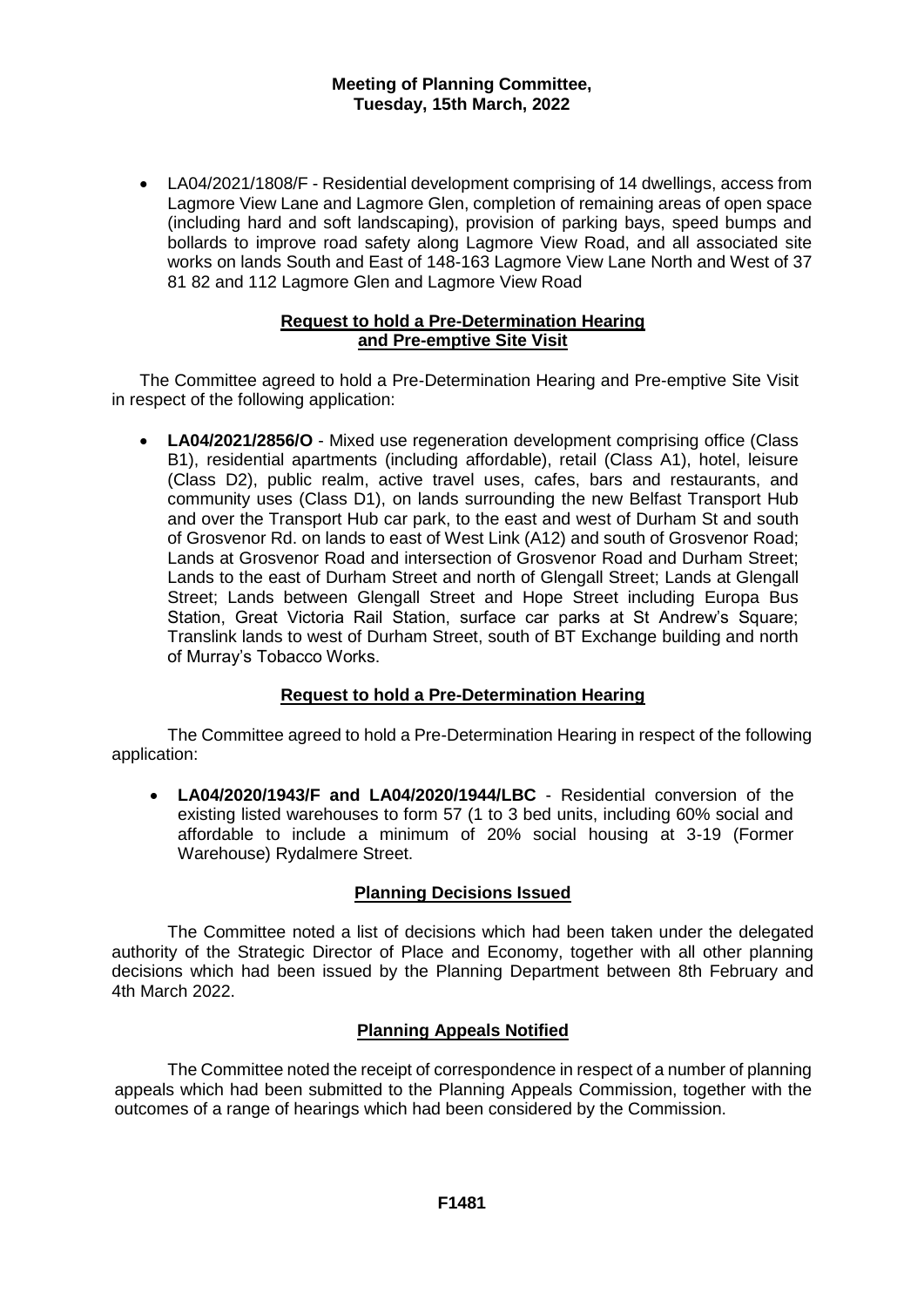# **Miscellaneous Items**

# **Housing Monitor 2021 - 2022**

The Committee considered the undernoted report:

# **"1.0 Purpose of Report or Summary of Main Issues**

**1.1 To provide an overview of the Council's Housing Land Availability Summary Report for the 2020/21 monitoring period.**

**The report presents the outcomes of annual housing land monitoring and provides a snapshot of the amount of land available for new residential development as of 1 April 2020. It will be supported by an online map portal showing the status of all existing housing monitor sites. The map portal will also spatially reflect key information contained within the tables of the report.**

- **2.0 Recommendation**
- **2.1 The Committee is asked to note the outcomes of the annual Housing Monitor report for 2020/21 contained [here](https://minutes.belfastcity.gov.uk/documents/s97792/20202021BelfastHousingMonitorV3.0.pdf) and the intention to publish this summary document and accompanying online map portal on the Council's website.**
- **3.0 Main Report**

#### **Background**

- **3.1 Members are reminded that the Planning Act (NI) 2011 requires the Council to make an annual report to the Department for Infrastructure (DfI) outlining the extent to which the objectives set out in the Local Development Plan (LDP) are being achieved. As the Council are currently preparing the first new LDP for Belfast under this new legislation, the production of Annual Monitoring Reports has not yet commenced. Instead, annual Housing Land Availability Monitor reports (referred to as the 'Housing Monitor' reports) are being prepared by the Council until the new LDP is adopted.**
- **3.2 Members will be aware that the draft Plan Strategy, the first formal stage of the Belfast LDP, was subject to Independent Examination between November 2020 and March 2021. Although the Council generally aim to publish the Housing Land Availability Summary Report for the previous monitoring period in the Autumn each year, the 2020/21 Report was prepared subsequent to the Independent Examination. The publication of the report was therefore delayed to avoid the introduction of new evidence in advance of the Independent Examination report being forwarded**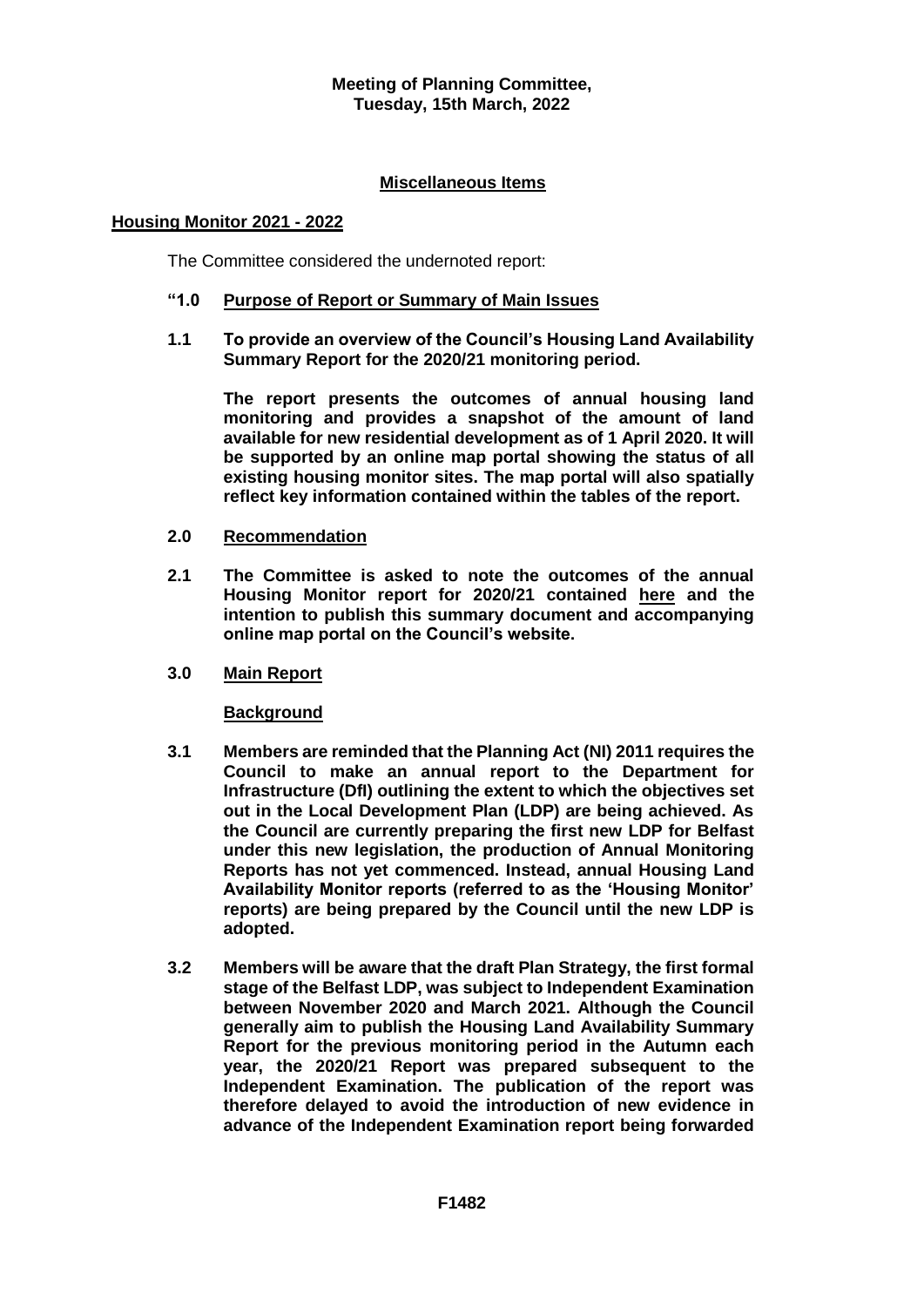**to the Council. The Council received the 'Independent Examination Report of Belfast City Council's Local Development Plan: Plan Strategy' on 4th February 2022.**

**3.3 While the Housing Land Availability Summary Report for the 2020/21 monitoring period is being brought to Committee at this late stage, work has commenced on the Housing Land Availability Summary Report for the 2021/22 monitoring period which will be brought to Committee in late summer for publication in the Autumn 2022.**

# **Housing Land Availability Reports**

- **3.4 The primary purpose of the Housing Monitor is to inform the formulation of the Council's new LDP. However, it will also help the Council identify where a shortfall in potential land supply might exist and can inform house-builders on the availability of land that may be suitable for housing.**
- **3.5 The Housing Land Availability Summary Report presents the headline figures from a register of potential housing land maintained by the Council, based on current planning policy designations and planning permissions. This provides a snapshot of the amount of land available for new homes and capacity for future housing units as of 1st April 2020, as well as providing the net gains in housing units for the 2020/21 period. This differs from the new dwelling completion statistics published routinely by central Government which only provide a total for new build homes, without accounting for units lost as a result of redevelopment.**
- **3.6 This information is summarised within the report in relation to:**
	- **Each settlement within the District, including settlement areas in the case of Belfast City;**
	- **Whether land falls within the existing urban footprint (the continuous built-up area of the settlement) or is classified as greenfield land; and**
	- **The type of land use zoning (i.e. land zoned for housing or land zoned for mixed use development) or all other land.**
- **3.7 The report will be supported by the online map portal showing the status of all existing housing monitor sites, on the Development Plan and Policy part of the Council website.**
- **3.8 During the 2020/21 monitoring year 603 units were completed on 14.2ha of land across the District. 371.2ha of land remains, with potential capacity for 21,680 residential units. This is based on deliverable planning approvals and land allocated within the**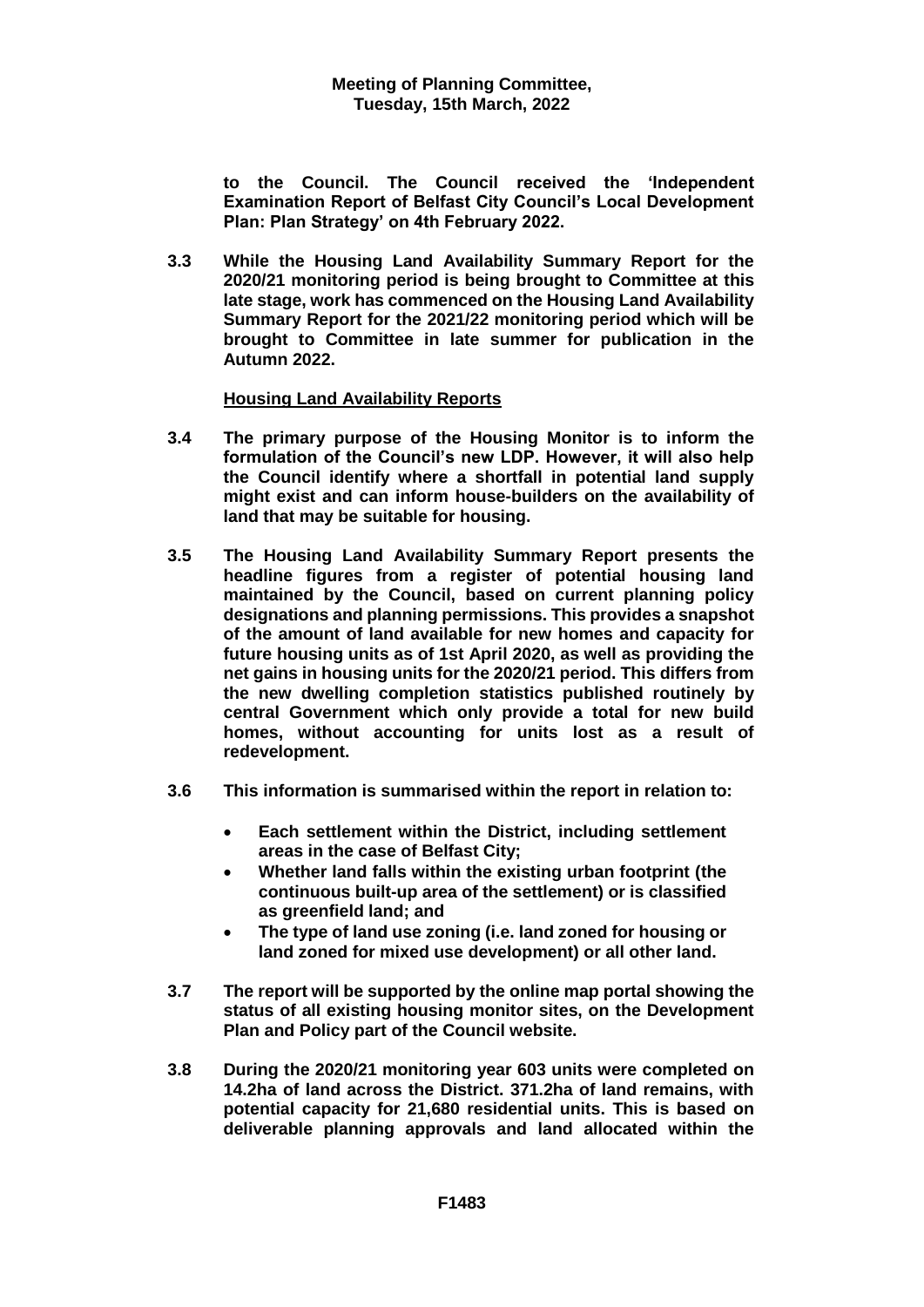**development plan, but doesn't include other potential sites that may be suitable for residential development.**

- **3.9 The total number of dwellings completed in the district has fallen by 13.6% from 698 in 2019/20 to 603 in the current monitor year. The proportion of dwellings completed within the Urban Footprint is recorded at 81.6% and, as of 1 April 2021, 36.1% of the remaining potential available for future dwellings is on land zoned for housing or mixed use development.**
- **3.10 It is emphasised that the monitor represents a register of housing land based on policy designations and planning permissions, rather than an accurate picture of all potentially viable housing land. It should also be noted that this year's report is based on data for the period thus far impacted by the Covid-19 public health emergency. The full implications of the Coronavirus pandemic are likely to be reflected in subsequent reports.**
- **3.11 Finance and Resource Implications**

**There are no resource implications associated with this report.**

**3.12 Asset and Other Implications**

**None noted.**

**3.13 Equality or Good Relations Implications/ Rural Needs Assessment**

> **The Housing Monitor report presents factual information and makes no recommendations relating to the future allocation of land for housing. There are therefore no relevant equality or good relations implications attached to this report."**

The Committee adopted the recommendations.

# **Proposed approach to Employment Monitoring**

The Committee considered the undernoted report:

# **"1.0 Purpose of Report or Summary of Main Issues**

**1.1 To make members aware of the on-going work in relation to the development of the first draft Employment Land Monitor (ELM) for Belfast. Members should note that additional work will continue in respect of the digital mapping within the district to gain a complete picture in relation to employment land across the city.**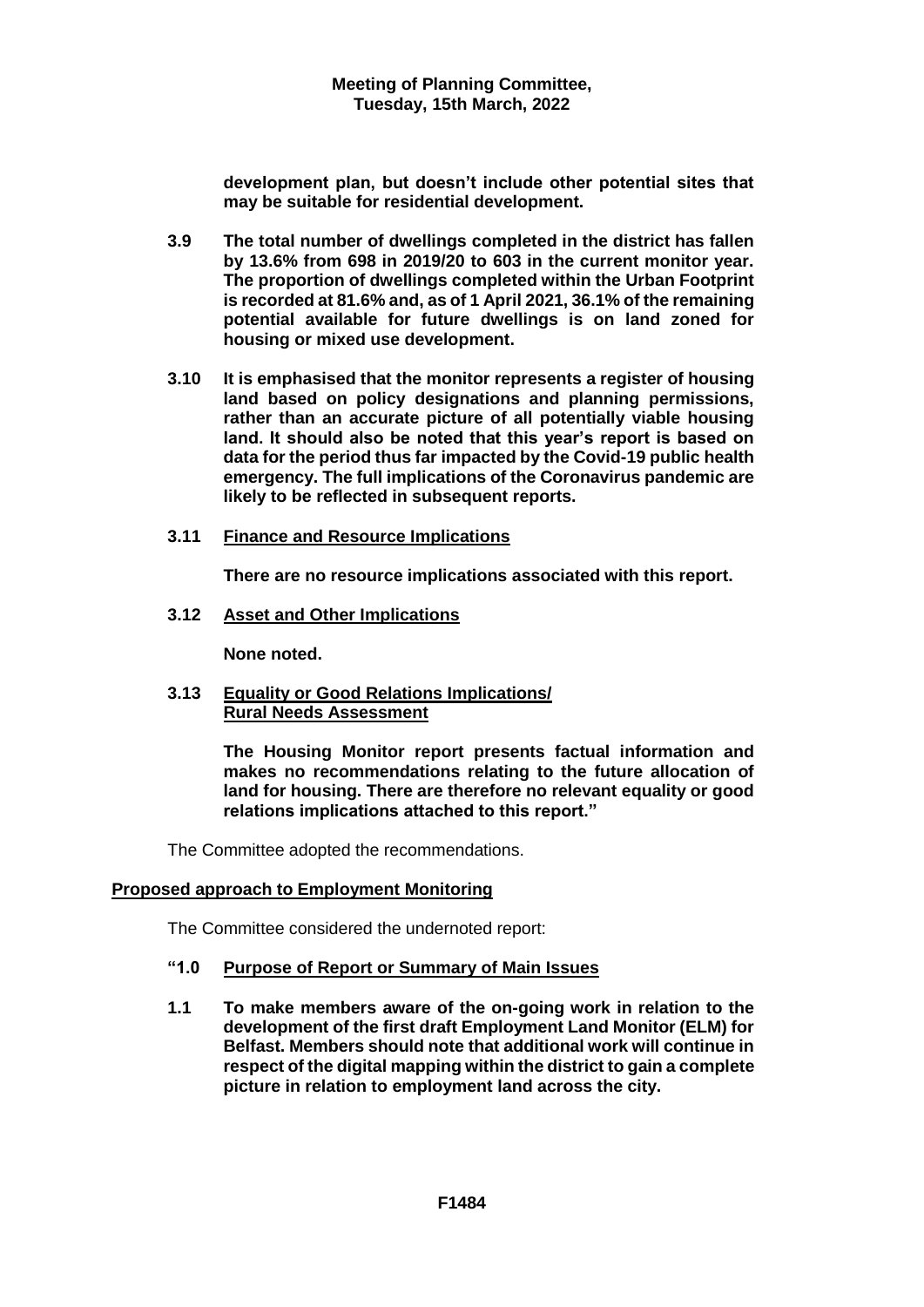- **1.2 The council is required to develop and maintain the Monitor to support the delivery of the Local Development Plan and to inform future decision making. Once established it will support the monitoring of policy and the uptake of employment land as projected within Policy EC2 (employment land supply) of the draft Plan Strategy.**
- **1.3 The proposed approach for the ELM reflects that established for the Housing Land Availability Report and will be supported by a similar online map portal.**
- **2.0 Recommendation**
- **2.1 The Committee is asked to note the proposed form and content of the draft Employment Land Monitor report for 2020/21 as set out [here.](https://minutes.belfastcity.gov.uk/documents/s97794/20220315%20Planning%20Cttee%20ELM%20Report%20App1.pdf)**
- **3.0 Main Report**

# **Background**

**3.1 The Planning Act (NI) 2011 requires the council to make an annual monitoring report to the Department for Infrastructure (DfI) in respect of the Local Development Plan (LDP) implementation. The work on the evidence base for the draft Plan Strategy has provided the foundation for the employment land monitoring that will be formalised alongside the work to deliver Local Policies Plan.**

# **Employment Monitor Report**

- **3.2 The primary purpose of the draft ELM is to inform decision making and the ongoing performance of policy in respect of land supply across the city. As an evolving information source, it will provide a mechanism to identify where imbalances in land supply may develop and can inform prospective investors or developers on the availability of land that may be suitable for employment uses across the city.**
- **3.3 The draft ELM sets out the headline data from the register of potential employment land, based on current planning policy designations and planning permissions. This provides an assessment at a point in time (31st March 2021) for the amount of land available for employment purposes and capacity for future employment across the city.**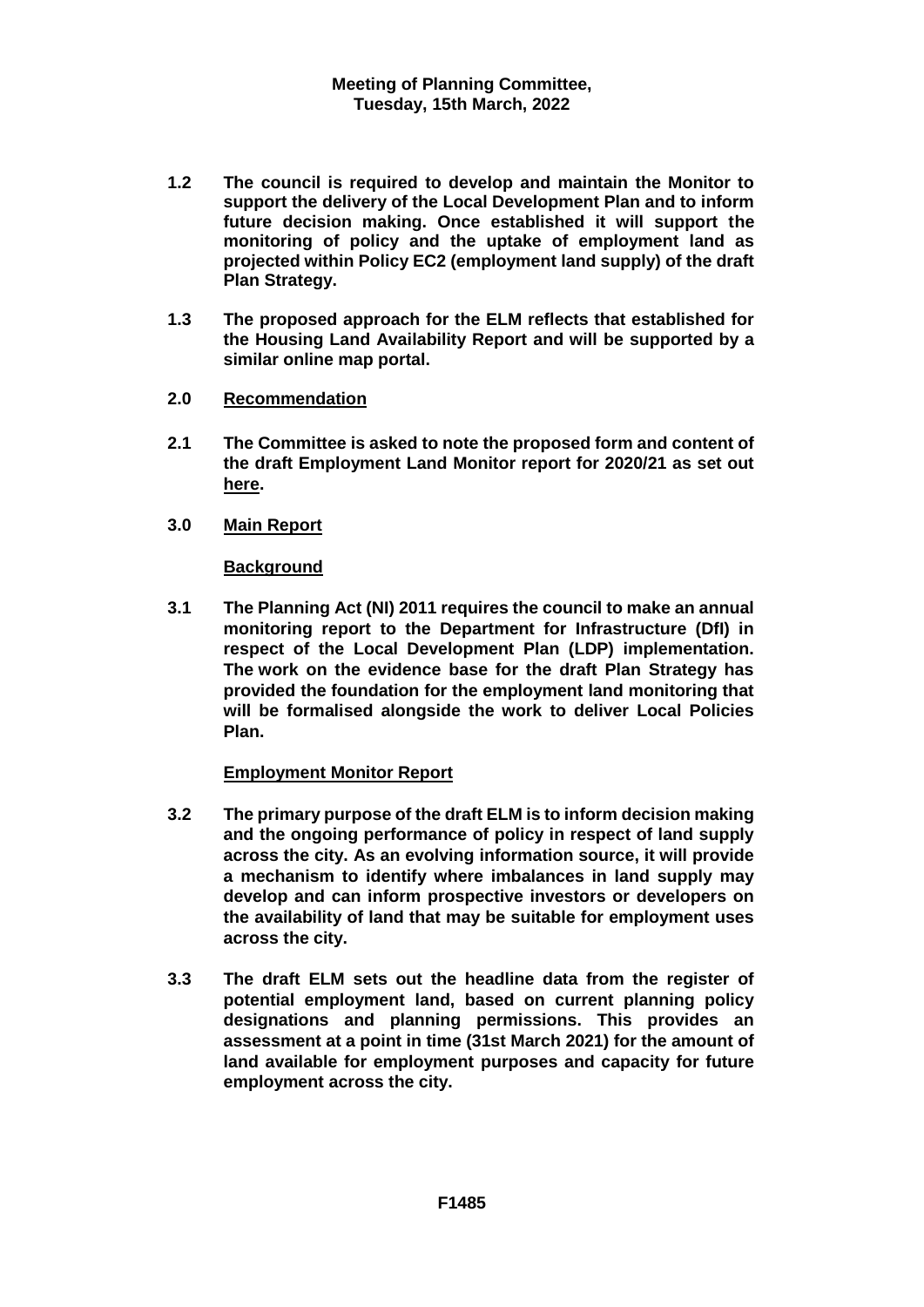- **3.4 This information is summarised within the report in relation to:**
	- **completed net employment gains over the period 2020/21;**
	- **remaining net supply (comprising extant consents and sites where development is on-going) at 31st March 2021; and**
	- **the potential additional supply in terms of vacant land suitable for employment use at 31st March 2021;**
- **3.5 This ELM report will be supported by the online map portal showing the status of all existing employment monitor sites alongside the other spatial mapping for the LDP on the council's website. For the 2020/21 monitoring year there was 2724m<sup>2</sup> of employment floorspace completed with the majority of this being office floorspace. At the 31 March 2021 there was approximately 101,000 m<sup>2</sup> of employment floorspace under construction and 509,000m<sup>2</sup> remaining by way of extant planning permissions. Applying the 40% building to plot ratio to the remining areas provided an additional yield of 344,000m<sup>2</sup> .**
- **3.6 As this is the first year of publication, the data relates only to one year. It is difficult to identify pattern or trends or make conclusions that might be more apparent with average figures calculated over a longer timeframe.**

# **Finance and Resource Implications**

**3.7 There are no resource implications associated with this report.**

# **Asset and Other Implications**

**3.8 None noted.**

# **Equality or Good Relations Implications/ Rural Needs Assessment**

**3.9 The draft Employment Monitor Report presents factual information and makes no recommendations relating to the future allocation of land for housing. There are therefore no relevant equality or good relations implications attached to this report."**

The Committee adopted the recommendations.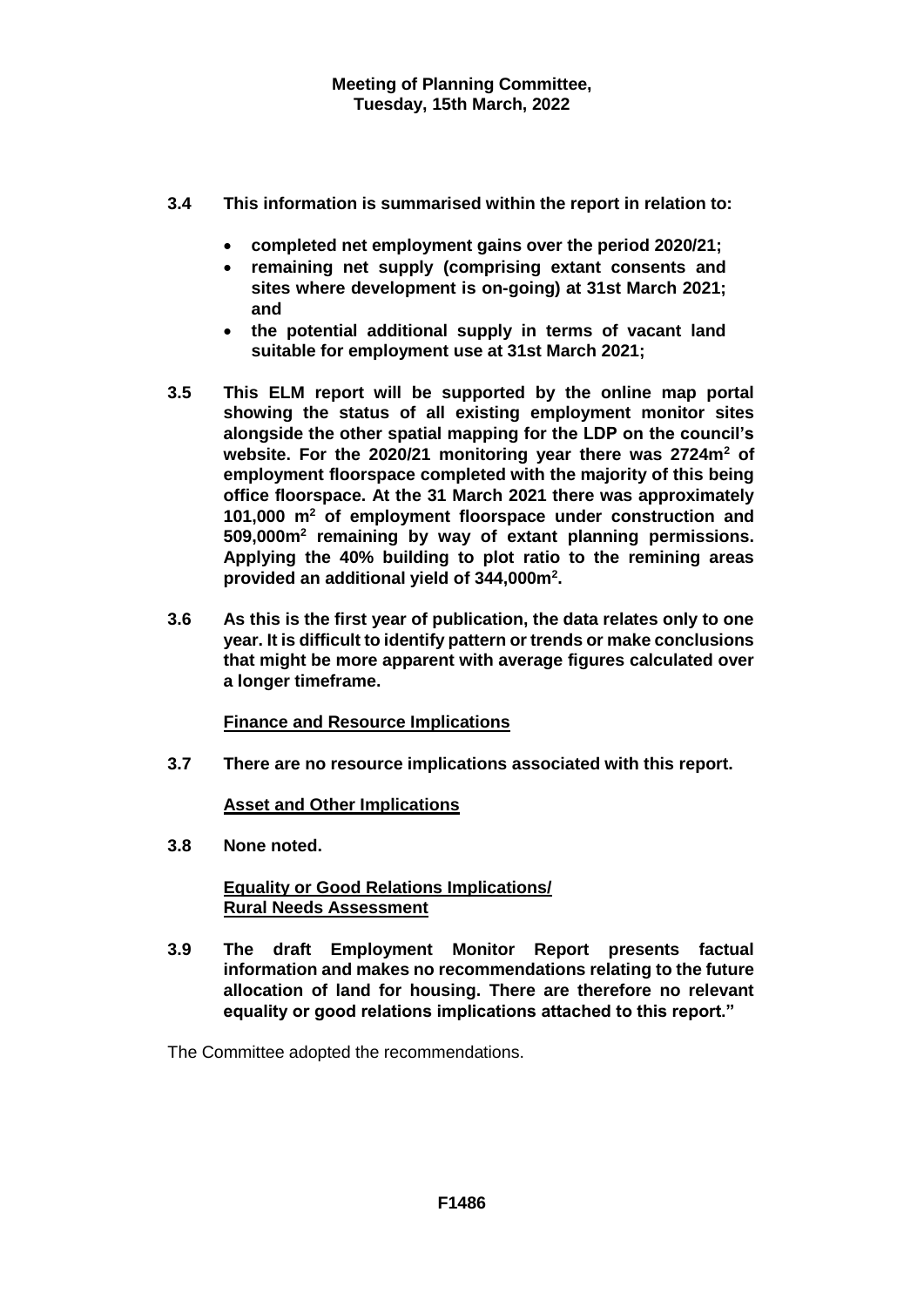# **Restricted Items**

### **The information contained in the reports associated with the following items is restricted in accordance with Part 1 of Schedule 6 of the Local Government Act (Northern Ireland) 2014.**

Resolved – That the Committee agrees to exclude the members of the Press and public from the meeting during discussion of the items as, due to the nature of the item, there would be a disclosure of exempt information as described in Section 42(4) and Section 6 of the Local Government Act (Northern Ireland) 2014.

# **Update on Local Development Plan (LDP)**

The Planning Manager (Policy) provided the Members with a further update on the documentation which had been received from the DfI and the proposed work programme to address the requirements of the statutory Direction, including the potential process for the Council to formally adopt what would be the first draft Plan Strategy to be brought forward under the new system.

He provided the Committee with details in respect of the initial assessment of the Required Amendments (RAs) as well as the proposal in respect of the more significant changes to support the addition of a new strategic policy to the draft Plan Strategy.

After discussion, the Committee:

- 1. noted the contents of the report;
- 2. endorsed the proposed response to the requirement for a new strategic policy and modifications to the draft Policy HOU1 for consultation;
- 3. agreed the proposal for an 8 week consultation as set out in the work programme;
- 4. agreed to hold a Special meeting in respect of the issues raised and that, as it was a situation of extreme urgency, pursuant to Standing Order 14, that the minutes of the Special meeting be submitted to the Council meeting on 4th April 2022 for ratification so as to meet the timetable; and
- 5. agreed to the delegated authority requested in paragraph 3.14 for officers to develop a revised LDP Timetable in consultation with DfI and the PAC.

### **Participation in Lisburn and Castlereagh City Council Independent Examination of Local Development Plan**

The Planning Manager (Policy) advised the Committee that the Lisburn & Castlereagh City Council (LCC) Local Development Plan (LDP) had progressed to the Independent Examination stage and that the Council had received an invitation from the Planning Appeals Commission (PAC) to participate. The Committee was also asked to note that the Antrim & Newtownabbey Borough Council (A&NBC) LDP was also scheduled for Independent Examination in May.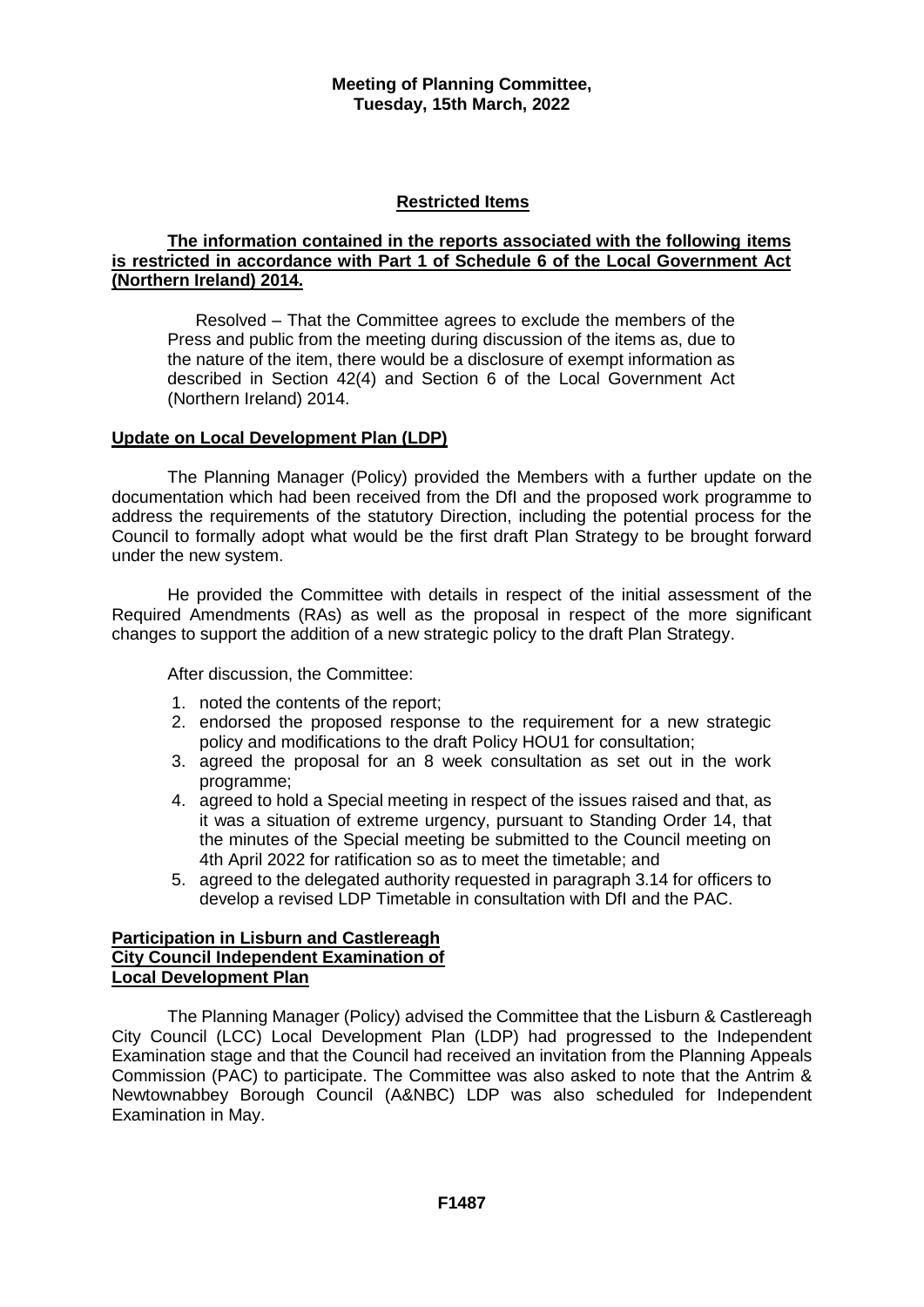He provided the Members with an update in respect of the proposed participation in the Independent Examination process for the LCCC draft Plan Strategy and outlined the basis for progression of a "Statement of Common Ground" with A&NBC.

The Committee:

- noted the programme for the Independent Examination and the invitation to participate in respect of the session "Sprucefield Regional Shopping Centre";
- noted the proposed acceptance of the invitation to participate in respect of the Sprucefield sessions and also the intention to pursue a watching brief in relation to the other matters set out within the previous responses to the draft Plan Strategy; and
- supported the proposal for the "Statement of Common Ground" to be progressed with A&NBC in respect of the ongoing development of the LDP documents.

### **Local Development Plan (LDP) - Supplementary Planning Guidance (SPG)**

The Principal Planning officer provided the Members with an update on the preparation of Supplementary Planning Guidance (SPG) in advance of public consultation and sought approval for the final versions of the proposed Advertising and Signage and Transport documents.

He explained that the SPGs represented non-statutory planning guidance that supported, clarified and illustrated by example policies included in the current planning policy framework including regional policy. The Committee was advised that they were a material consideration in determining planning applications but did not in themselves contain policy over and above what was set out in the plan. They must be read in conjunction with the LDP and the Strategic Planning Policy Statement (SPPS) but, unlike the LDP, they were not subject to the same scrutiny in terms of the statutory process.

The Members were advised that the SPGs had been prepared over the last two years in conjunction with Government Departments and Agencies as well as a number of representatives from professional bodies. He explained that the approach had helped to raise awareness amongst those bodies, to alleviate and address their concerns and to ensure that the Council was abreast of the latest issues.

The Committee:

- agreed the proposed content of the latest versions of the SPGs; and
- supported the addition of the Advertising & Signage and Transport documents to the list SPGs proposed to be issued for public consultation.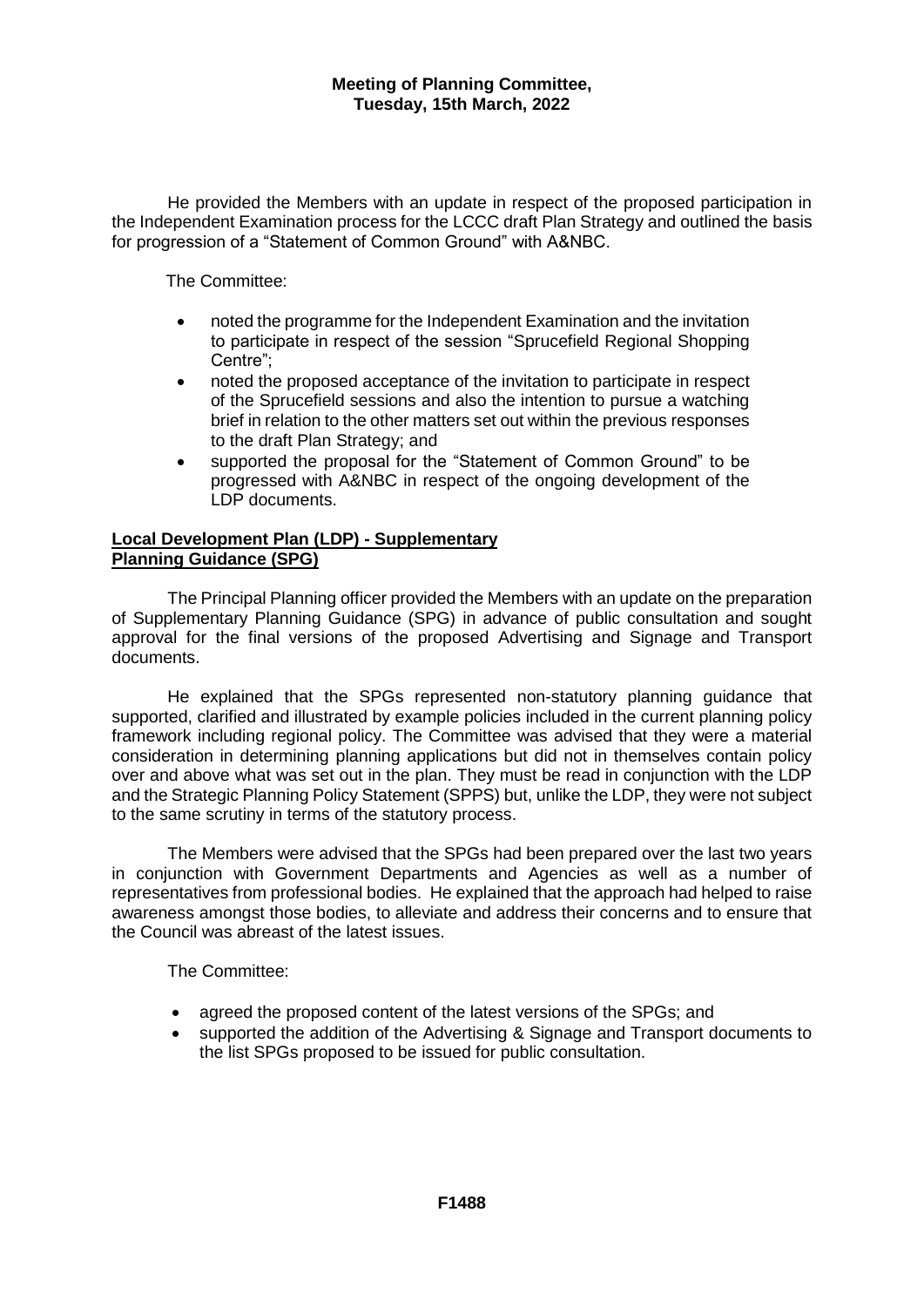# **Planning Applications**

### **THE COMMITTEE DEALT WITH THE FOLLOWING ITEMS IN PURSUANCE OF THE POWERS DELEGATED TO IT BY THE COUNCIL UNDER STANDING ORDER 37(e)**

### **Withdrawn Items**

The Committee noted that the following two items had been withdrawn by the applicant as they were no longer required:

- (Reconsidered Item) LA04/2019/0082/F Section 54 application to remove condition 2 of planning permission Z/2010/0434/F on former site of Maple Leaf at Park Avenue (Condition 2 relates to the requirement for the approved social club to be constructed and operational); and
- (Reconsidered Item) LA04/2019/0083/F Section 54 application to remove condition 2 of planning permission LA04/2015/0075/F on former site of Maple Leaf at Park Avenue (Condition 2 relates to the requirement for the approved social club to be constructed and operational)

# **(Reconsidered Item) LA04/2020/0847/F & LA04/2020/1208/DCA - Partial demolition and redevelopment of existing buildings to provide 16 apartments, communal bin store and landscaped communal garden at 25-29 University Road**

The Principal Planning officer explained that the application had been listed for Committee on 15th June, 2021 but that it had been deferred to allow the Committee to visit the site, which had subsequently taken place on 10th August, 2021. The application was then on the agenda for the Committee on 17th August, 2021, however it was withdrawn from the agenda as amended drawings were submitted late and the proposal description was amended. Further to this, the application was subsequently refused by the Planning Committee on 21st October, 2021 for the following reasons:

- 1. The proposal was contrary to the SPPS and Policy QD1 of Planning Policy Statement 7 in that the scheme would result in overdevelopment of the site as it failed to provide a quality residential environment for prospective residents due to inadequate and inappropriate public and private amenity space; and
- 2. The proposal was contrary to the SPPS and Policy QD1 of Planning Policy Statement 7 in that the proposed amenity space would result in an unacceptable adverse impact on proposed residents by way of noise and nuisance.

The Committee was advised that amended drawings had been submitted by the applicant on 22nd October, 2021, the day after the October Committee meeting. The drawings included the reduction by one residential unit and the addition of a roof terrace on the third floor.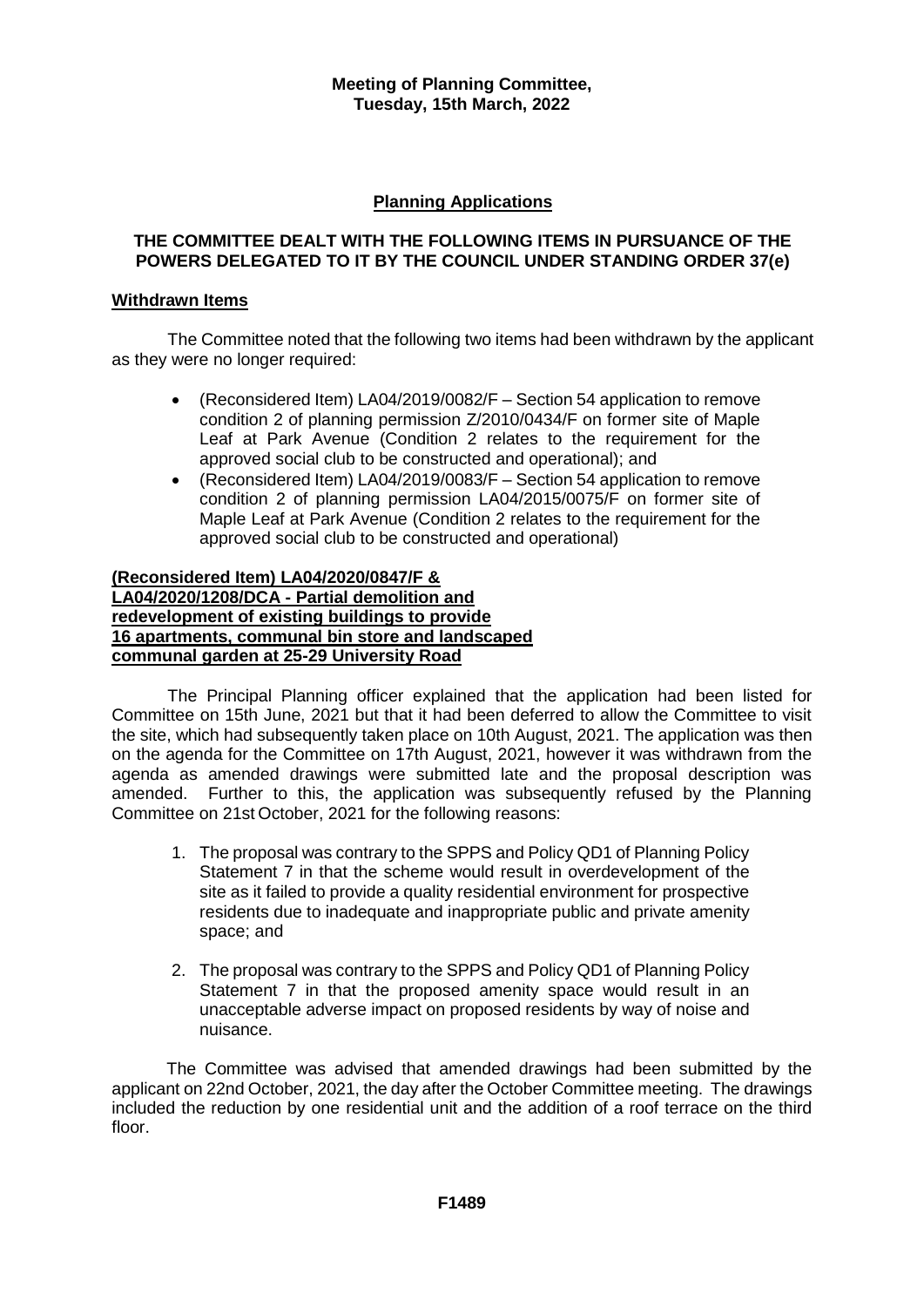The Principal Planning officer explained that the Planning Department had sought legal advice regarding the submission of the drawings. Whilst the amendments addressed the refusal reasons in respect of the provision of amenity space, additional concerns had been raised regarding personal safety and overlooking. She explained that while there was no legislative provision to require the Council to consider amended plans at any point in the planning process, the Council was duty bound to have regard to all material considerations. Therefore, she explained that the amended drawings had addressed the Council's concerns with regard to proposed amenity space, in accordance with the guidance in Creating Places.

She explained that the additional concerns in relation to overlooking and personal safety were not considered to be insurmountable, and that the agent had submitted further amended drawings to address those concerns. The Members were advised that the amended drawings were uploaded to the Planning Portal on 4th February 2022. The amended application was subsequently re-advertised in the press, additional neighbour notification had been undertaken and the Conservation Area Officer (CAO) had been reconsulted.

The Members were advised that the provision of the roof terrace would result in an additional 40 square metres of amenity space within the proposed development. The reduction in the number of units would also result in a reduction in the quantity of amenity space required. The overall amenity space provision was now 177 square metres, equating to 11.8 sq metres per unit. As per the previous Addendum report, the Principal Planning officer outlined that, as the application site was located within an inner urban location, it was therefore accepted that amenity space of 10 sq metres per unit was acceptable. Additionally, the addition of the third floor roof terrace offered additional choice and space for prospective residents. She outlined that, given that the proposal now complied with the guidelines of Creating Places, it was considered that the proposed amenity space was now acceptable.

The Committee was advised that one additional objection had been received in respect of the proposal. It stated that the buildings within the existing terrace were originally residential in the form of individual dwelling and that the residential aspect had been entirely removed and was of no comparable form in the latest proposals. The Principal Planning officer explained that Nos. 25 and 27 University Road had been in use as a restaurant for a significant period of time, prior to the fire and that the earliest planning permissions in relation to that use dated back to the 1980s.

The Conservation Area officer had been reconsulted and had recommended that, ideally, the ground floor restoration should be based on accurate historical record. The Principal Planning officer explained that while the comments in relation to the ground floor were noted, it was acknowledged that those points had not been made previously and that the application was now at an advanced stage of the process. The Conservation officer's suggestions regarding the style and material of rooflights and dormers on the front elevation were noted, however, and the Members were advised that appropriate conditions could be imposed in the event of approval.

Finally, the Principal Planning officer explained that a Section 76 Planning Agreement would be necessary as part of any approval, as no parking was provided for the scheme. She explained that it would secure a Travel Plan to provide membership of a Car Club, membership of Belfast Bikes and travel cards for 3 years. The Committee was advised that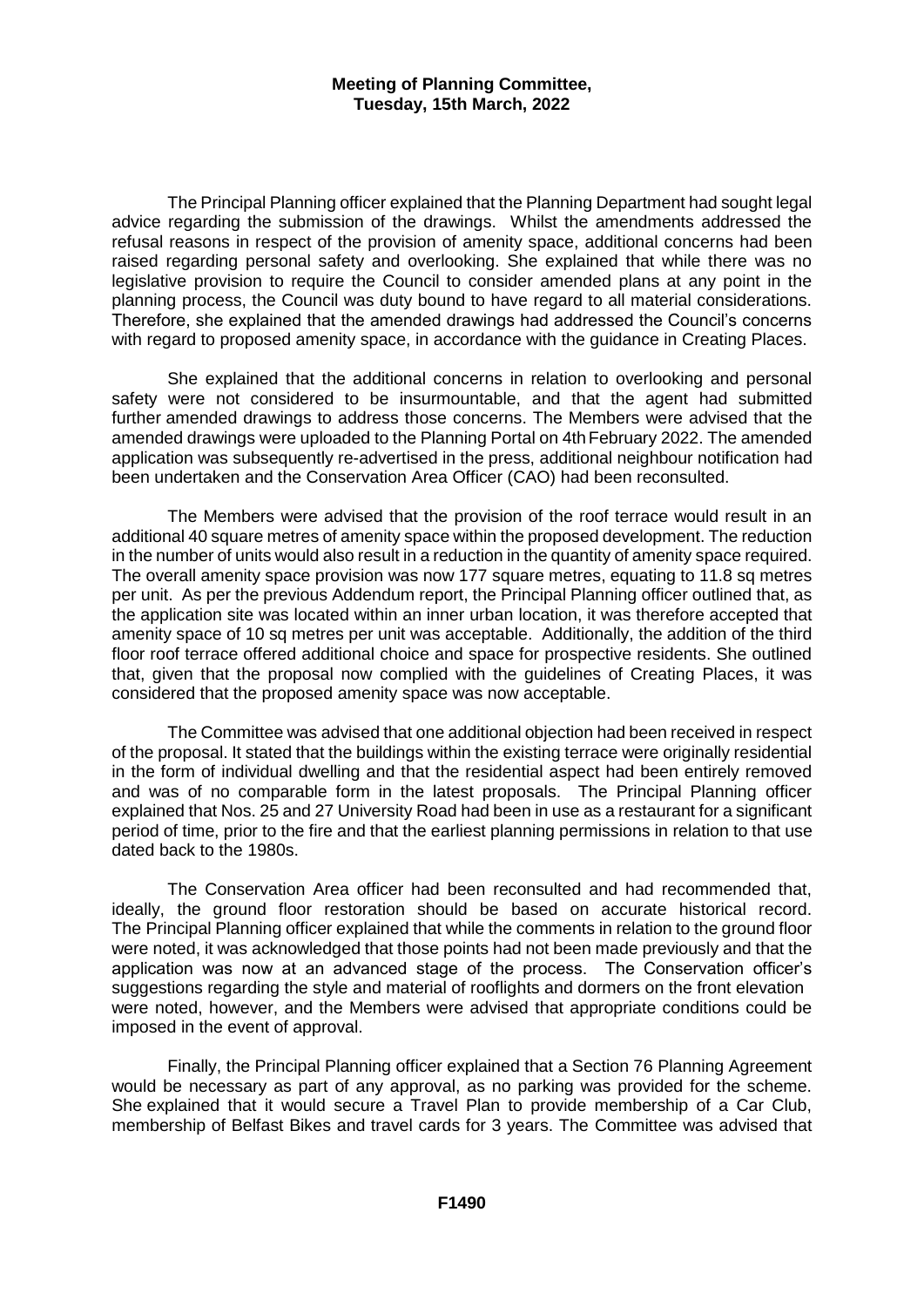the agreement would also secure a façade retention system to ensure that the building fabric, which was important to the appearance of the Conservation Area, was secured during construction, retained and repaired where necessary.

The Chairperson put the officers recommendation to the Committee, namely, to grant approval to the applications, subject to conditions and a Section 76 Planning Agreement and to give delegated authority to the Director of Planning and Building Control to finalise the wording of any conditions and the Section 76 Agreement. On a vote, ten Members voted for the proposal, with 2 no votes, and it was carried.

# **LA04/2021/2285/F - Apartment development at Parkside Gardens**

The Principal Planning officer provided the Committee with an overview of the application.

She drew the Committee's attention to the large number of Late items which had been received in respect of the application. She explained that letters of support had been received from Newington Housing Association and the Housing Executive's Belfast Region Place Shaping Team. The Committee was advised that officers were supportive of social housing but that the scheme should meet the tests of PPS7 QD1.

The Agent had also submitted correspondence, stating that no feedback had been provided to them; that the refusal reasons included parking issues as well as an impact on trees and that they struggled to understand how the Council had reached that conclusion with DFI Roads and Tree Officer responses still outstanding; that the Arboricultural Impact Assessment and Method Statement which had been submitted on 8th February had not yet been reviewed; they disputed the density figures in the report; and q request for the application to be withdrawn from the Planning Committee.

In response, the Principal Planning officer explained that the application had been the subject of a Pre Application Discussion for a class C3 use – assisted living. The concerns with the application under consideration had also been raised at the PAD despite the change from class C3 to C1 use. She advised the Members that no DFI Roads or parking refusal reasons were proposed and that reference to parking in the refusal reasons was in respect of the layout being dominated by parking, which would contribute to, alongside other concerns, a poor quality living environment for prospective residents. Regarding the trees, she stated that an Arboricultural report had not been requested. Instead, the agent was asked to forward the survey that was used to inform the condition of trees on the tree constraints map but that no report was produced. The Tree officer had since considered the Arboricultural Impact Assessment and Method Statement and had made a number of recommendations and had subsequently requested the removal of refusal reason 4 regarding the impact to trees to be removed.

In relation to density, she advised the Committee that the report, at 9.14, should in fact read "The density of the proposal site would equate to 110 dwelling units per hectare. This is nearly double the highest existing density in the area".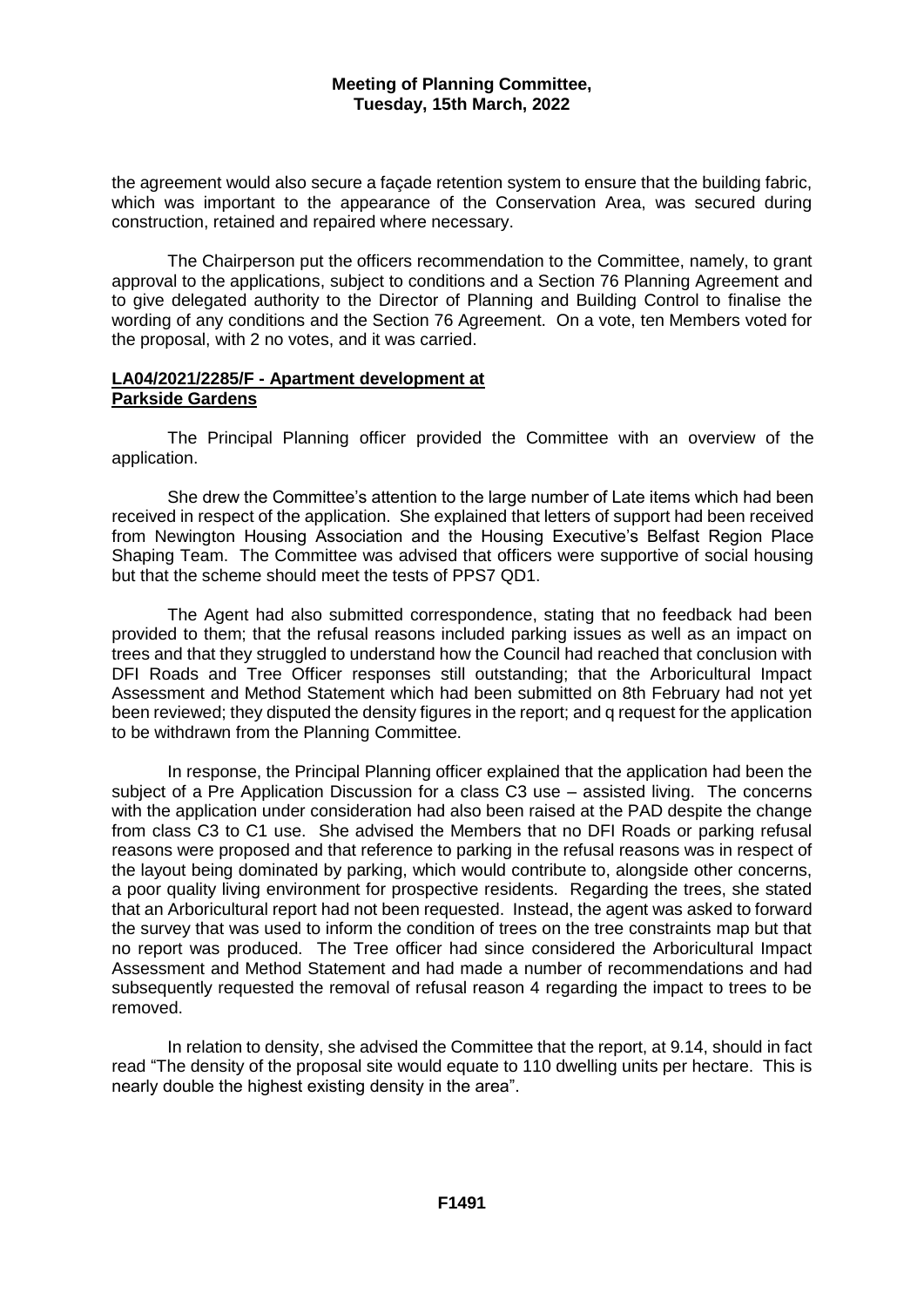In respect of further comments which had been submitted by the agent as part of the Late Items report, she advised the Committee that NI Water had recommended a refusal and that the Council owned and maintained Alexandra Park. The agent had stated that there was sufficient communal open space provided and that the site was located adjacent to Alexandra Park. In response, the Principal Planning officer highlighted that officers considered the amenity provision to be insufficient both in quality and quantum, as per the case officer report.

The Committee was advised that a consultation response was received from DFI Roads on 10th February. It had reiterated its request for a Travel Plan. On 14th March the applicant submitted a Travel Plan which included that each apartment would be offered and provided:

- a Metro Travel Card for 3 years, 100% subsidy;
- a Car Club Membership for 3 years, 50% subsidy; and
- Belfast Bike Scheme Membership for 3 years, 100% subsidy.

The Committee was advised that, if approval was to be granted to the application, a Section 76 Agreement would be required to secure the green travel measures, subject to DFI Roads comments.

The agent had submitted an amended layout and elevations, detailing the following points:

- contrary to the Development Management Report, the density of the scheme (91.6 dwellings per hectare) was lower than the surrounding residential area (111.2 dph) and was not therefore out of character. Notably, the Council's Local Development Plan Draft Plan Strategy, which was a material consideration, contained Policy HOU4 which indicated that in inner city areas a minimum density of 75 dph and a maximum of 150 dph would be appropriate;
- an additional 96.1sqm of green amenity space was being provided, resulting in a total of 263.1sqm of amenity space to serve the 11 apartments. That equated to 23.9sqm per apartment, far in excess of the minimum standard of 10sqm as set out in Creating Places;
- the additional amenity space was located to the east of the site complimenting the space already proposed to the west of the site;
- as the amenity space was now both east and west facing and as the building stood off the proposed boundaries there would be no unacceptable overshadowing of the amenity space;
- the parking layout had been reorientated to reduce alleged dominance and provide for the additional amenity space. One space per apartment remained as did a disabled space to serve the complex needs apartment;
- amended fenestration to the southern elevation nearest to existing residential dwellings, comprising a cantilevered bay window to the first and second floor apartments with obscure glazing facing the dwellings opposite and clear glazing for outlook at the sides to prevent direct line of sight while maintaining adequate day light and views over the open space;
- Creating Places stated that "a separation distance greater than 20m will generally be appropriate to minimise overlooking… And that greater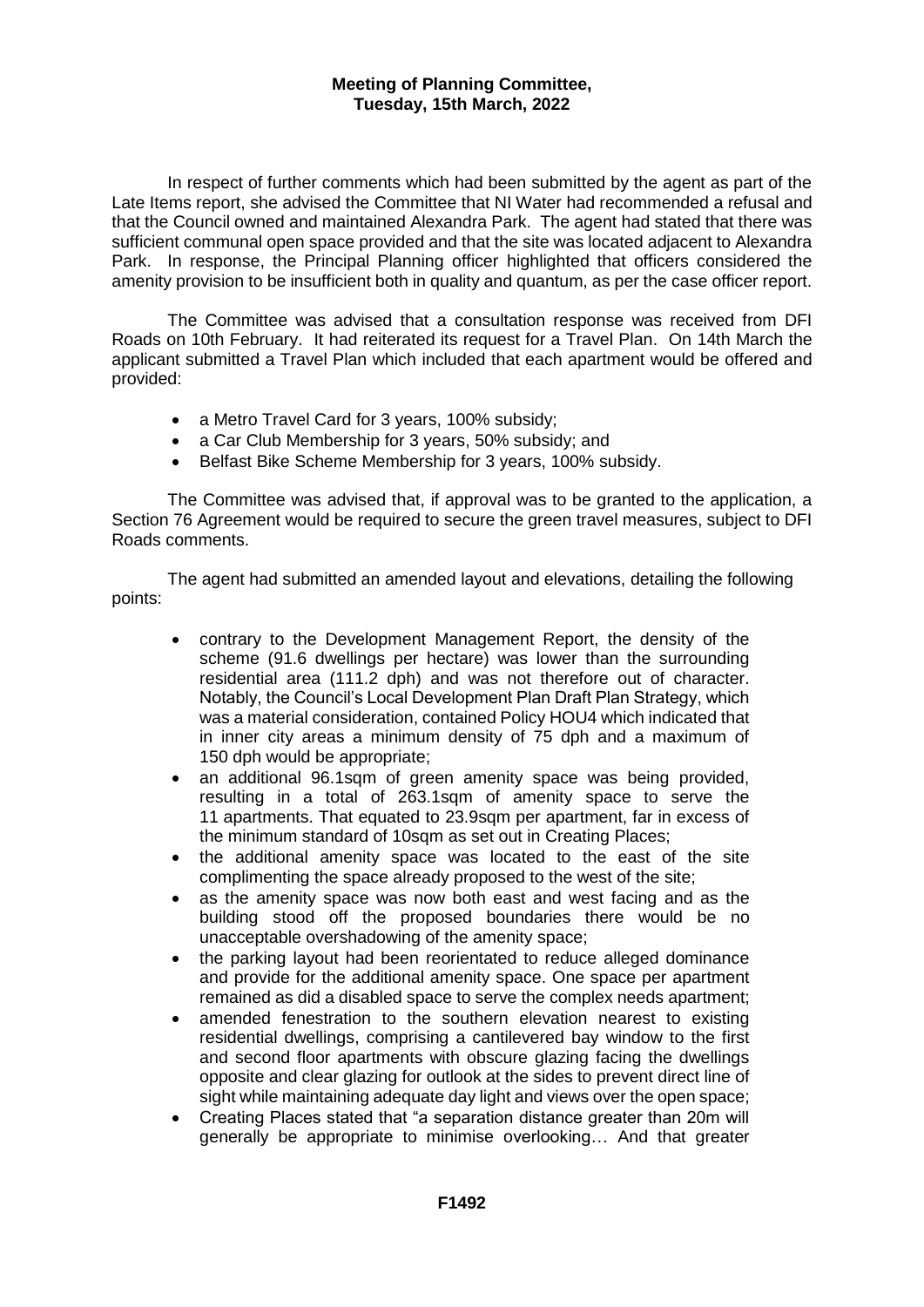flexibility will generally be appropriate in assessing the separation distance for apartments and infill housing schemes in urban locations and higher density areas";

- the planning history advocated a 2.5 storey block;
- the application addressed unmet social need; and
- it included the regeneration of brownfield site.

In response, the Principal Planning officer outlined to the Committee that:

- the agent's amenity space calculations included paths around the building which was wrong. The total amenity space was approximately 180 sqm. That equated to approximately 16 sqm per unit. The key here was the provision of 'private open space', as per 'Creating Places', as the additional amenity space provided was not private. The site sat within a residential area where the character was that of dwellings enjoying private amenity space. The desire for private open space in apartment developments was highlighted by the Planning Appeals Commission in their report on an appeal against the refusal of permission for an apartment scheme on Eia Street;
- in respect of the relationship of the building to the proposed amenity space - to the west, the space was sandwiched between the building and the boundary of the site and adjacent trees, the overall quality of the space provided was therefore questionable. Each area would be overshadowed by the scale of the building due to the orientation. The additional amenity space was sandwiched between a 3 storey building and high boundary trees and would be completely overshadowed in the evening by the building;
- the amenity space had been provided at the cost of a turning area and the re-positioning of two parking spaces;
- the windows had not been removed and remained at first and second floor level, giving the perception of being overlooked. As those windows were located in habitable rooms (kitchen/dining area) it would be unreasonable to use obscure glazing or to secure by a planning condition. Irrespective of the introduction of obscured glazing on two windows the first and second floor windows on the southern elevation facing directly onto the rear of the two closest dwellings remain unchanged.
- whilst a 20m separation distance was generally accepted, in this case officers considered it to be insufficient. It was a three storey apartment block in the immediate backland of 3 residential dwellings, with habitable second floor windows overlooking the rear of adjacent housing. Flexibility could be applied in higher density areas but not to the extent whereby a window at approximately 7.5m above ground level overlooked an adjacent dwelling;
- proximity to open space did not outweigh the need for adequate and appropriate amenity space on-site;
- 8 units were previously permitted as an Outline in principle only, not 11;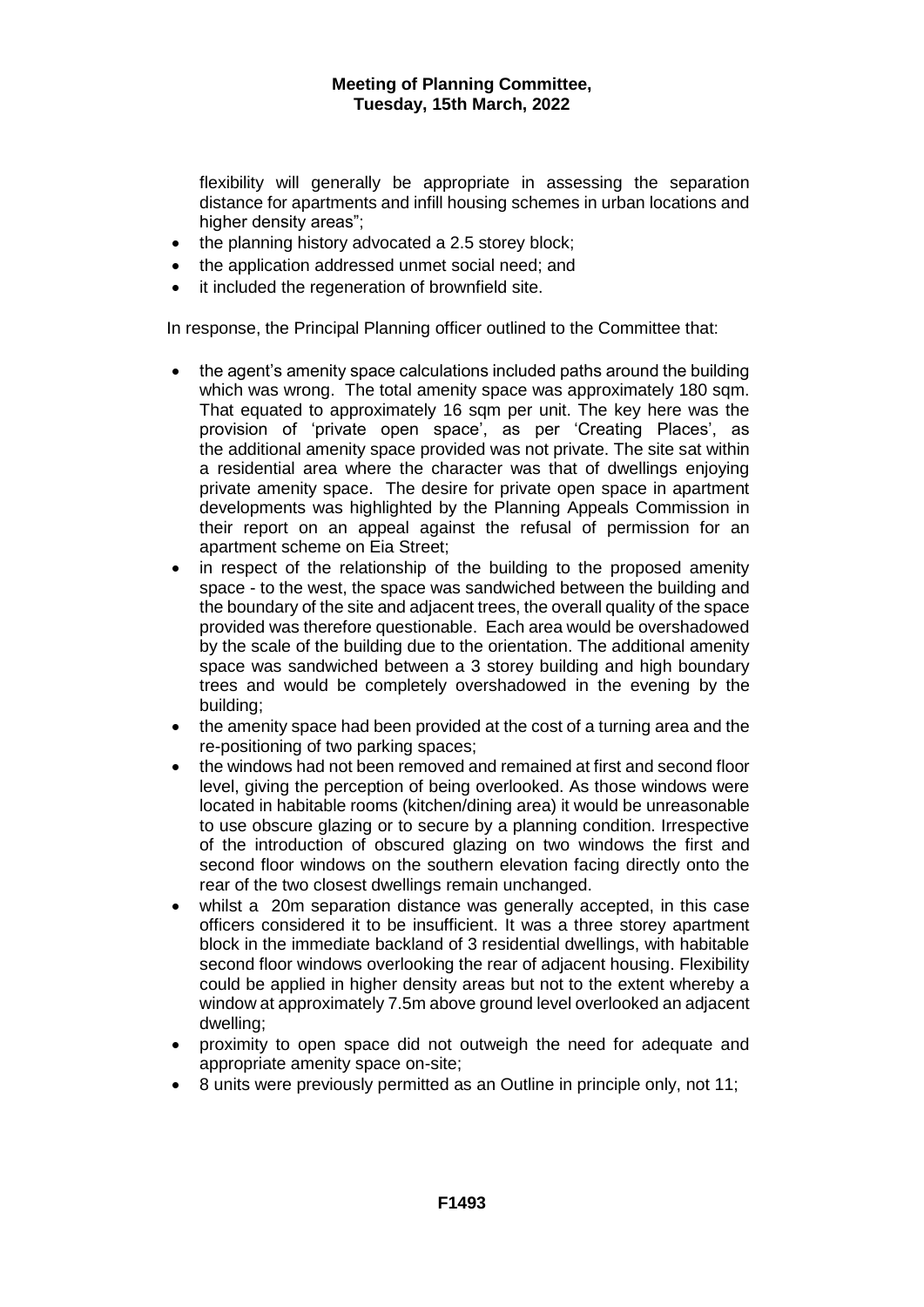- it was acknowledged that it was in an area of housing need but, as the proposal failed to meet specific planning policy requirements it did not meet regional planning policy; and
- whilst regeneration was welcomed, it should be in a manner that was appropriate to the site and the existing context.

The Chairperson welcomed Mr. G. McGill, agent, Mr. R. Dougan, architect, and Mr. B. Kerr, Apex housing, to the meeting. Together they advised the Committee that:

- an additional 96sq metres of amenity space was provided, totaling 263sq metres on site, which equated to 23.9sq metres per apartment and was therefore far in excess of the minimum standards in Creating Places;
- the parking layout had been redesigned;
- obscured glazing was proposed in parts to mitigate against the possibility of overlooking;
- there were many other 2.5 storey buildings in the immediate vicinity;
- they queried how the Council had calculated the density of the site, as they calculated it as 91 dwellings per hectare, while the density of the surrounding area ranged from 77 to 233 dwellings per hectare;
- North Belfast was the area of greatest housing need in the City, with 2906 applicants on the waiting list; and
- singles and small families accounted for 75% of that waiting list.

A Member thanked the representatives for their presentation. He stated that he had attended the site visit in respect of the application and queried why they had included 11 car parking spaces as part of the scheme.

In response, Mr. McGill explained that the site was within an inner city area and there would usually be a greater amount of parking required but that the site's proximity to transport links justified the reduced level of parking. He added that they felt that the new layout had addressed officers' concerns in terms of creating more amenity space.

A further Member queried why the application included no private amenity space for residents. In response Mr. McGill explained that it was felt that the open space to the east and the west of the site was adequate and compliant with policy, and that while they acknowledged that the planners had stated that the site's proximity to Alexandra Park did not justify a lower level of open space within the development, Mr. McGill was aware of numerous examples whereby a reduced level of open space had been deemed acceptable because of their proximity to existing areas of open space. Mr. Dougan added that the site was bounded by Alexandra Park on three sides.

In response to a Member's question regarding overshadowing, Mr. Dougan advised the Committee that the amenity spaces to both the east and the west of the building would give the residents options for both morning and evening sunshine, which was better than the nearby houses which had north facing gardens.

A Member stated that comparing the application with terraced housing which was built a number of years ago was not an adequate level of ambition for modern day residential accommodation.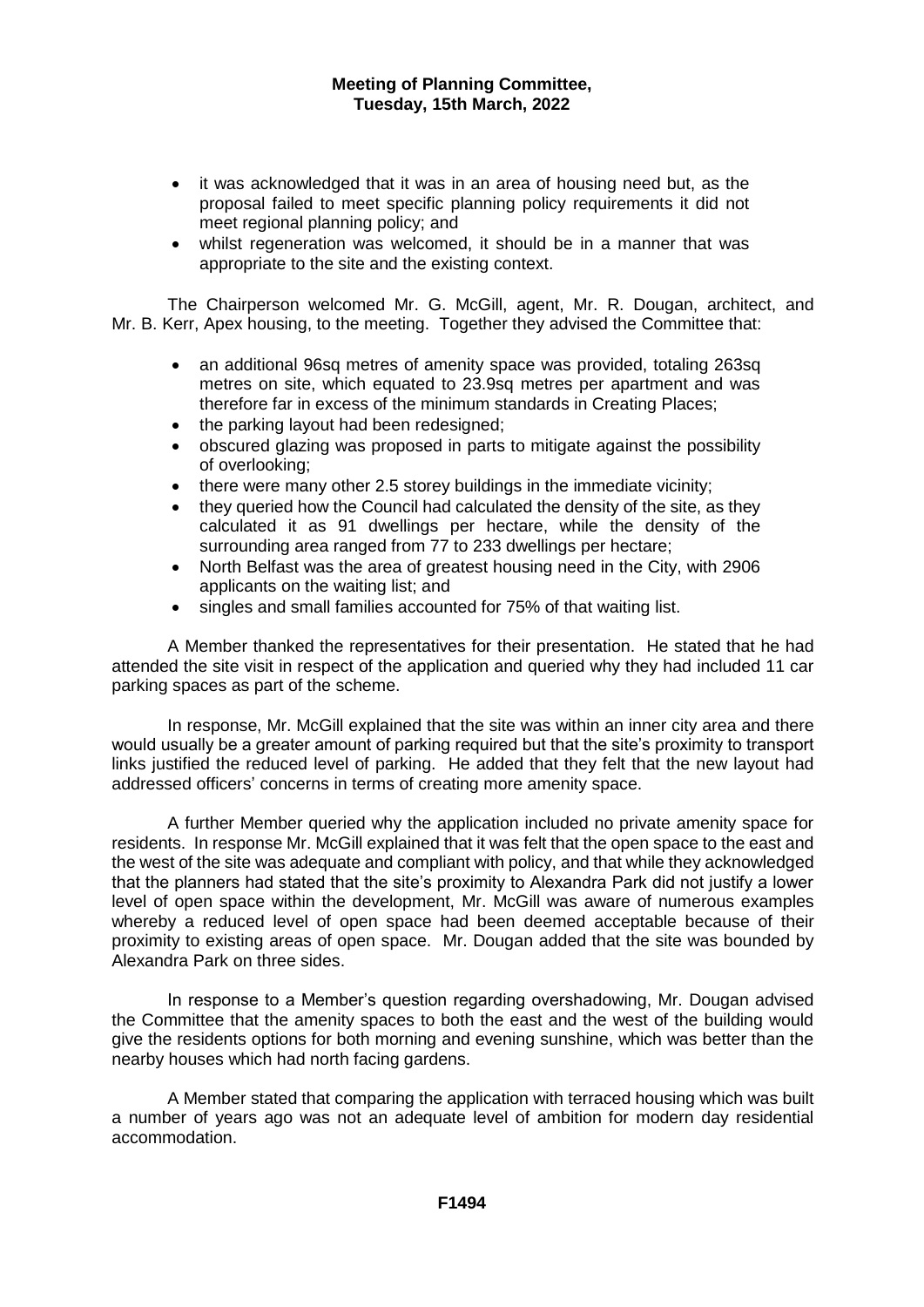In response to a further Member's question, Mr. McGill stated that officers had not provided their calculations in regards to the stated levels of density, and that they disputed them as they were very different to their own figures. He added that he was happy to share their calculations with the Committee as they were confident in them.

A Member asked officers what they would have liked to have seen in the application in terms of amenity space. In response, the Principal Planning officer outlined that the Eia Street Planning Appeals Commission decision had illustrated that amenity space had to be of quality and not just of quantity. She explained that the building in the application would largely overshadow both areas of amenity space provided for quite a period of the day and, given that all residents were relying on that space because there was no private amenity space, it did not constitute a quality living environment. She added that officers had considered the plot ratio of the building to the site and had concluded that two sides of the building would have an outlook onto hardstanding areas and to the backs of other buildings. In relation to the density query, she stated that the proposed density was much higher than the surrounding area as it comprised dwelling houses and the application was a high density apartment block.

A Member asked the agent whether they would consider removing some car parking spaces in order to explore the creation of additional amenity space. Mr. Dougan explained that one space per unit had been requested by the client.

In regards to the amenity space, Mr. Dougan advised that Creating Places provided that "private communal open space was acceptable in the form of landscaped areas, courtyards or roof gardens at a minimum of  $10 - 30$  sq metres per unit, where the appropriate level was to be determined for the particular context and design concept." In response to a further Member's question, he clarified that the areas would be screened by a boundary.

In response to a Member's question as to whether they would reconsider the number of car parking spaces which would be provided, in order to address the amenity space issues, Mr. McGill confirmed that they would.

A number of Members stated that there were other concerns with the application which would not be addressed by the reconfiguration of the parking spaces, including the density, the layout of the hardstanding, the overshadowing of the amenity space, the obscured glazing of the windows and that there was a statutory objection from NI Water. They stated that it was important that the applicant was aware that those issues would remain of concerns to other Members.

Moved by Councillor Murphy, Seconded by Councillor Maskey and

Resolved - that the Committee agrees to defer consideration of the application to allow the applicant to reconsider the number of parking spaces provided within the development with a view to addressing amenity concerns.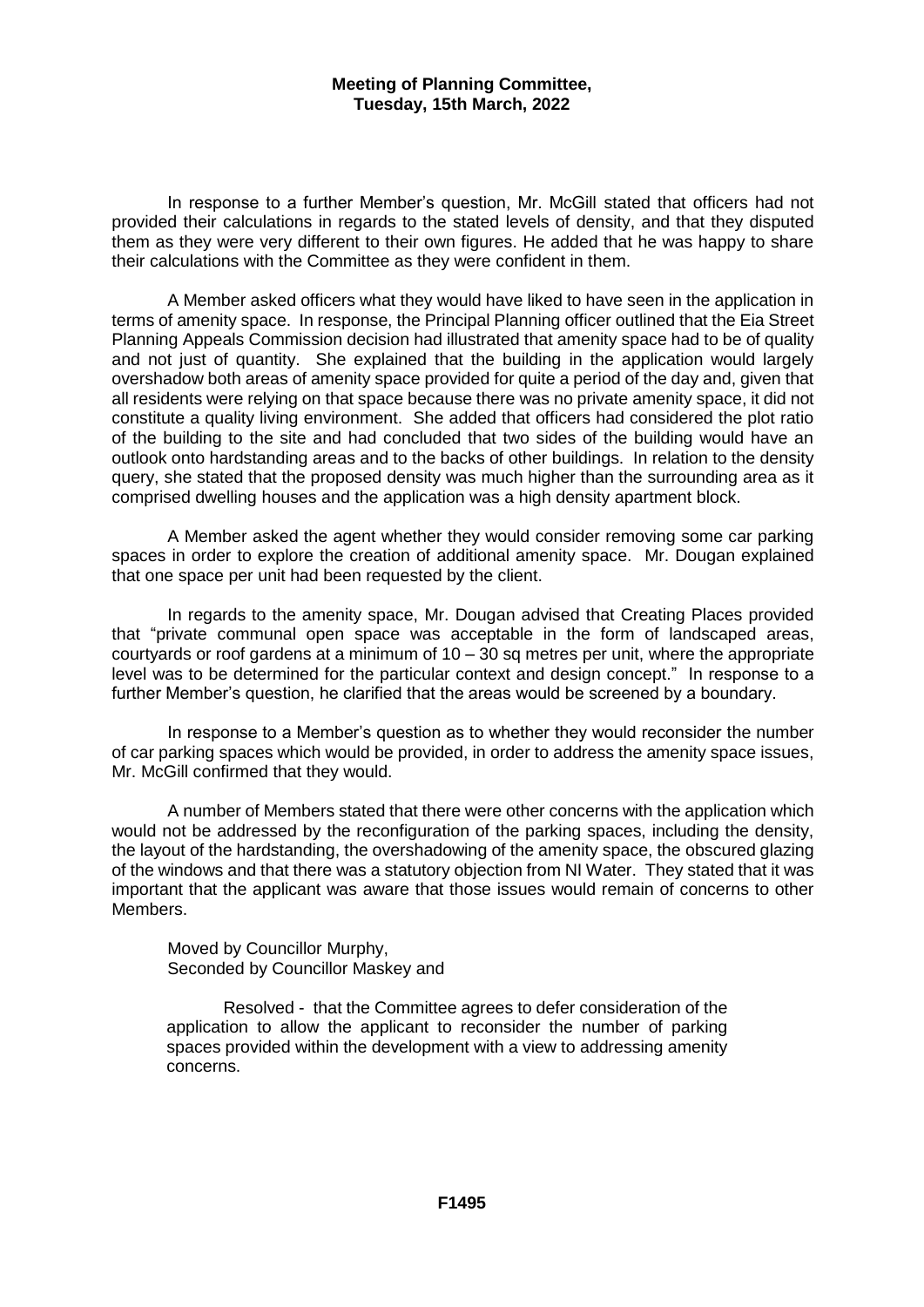# (**Reconsidered Item) LA04/2019/0081/F – 12 affordable housing apartments on former site of Maple Leaf at Park Avenue**

(Councillor Hutchinson left the meeting at this point in proceedings)

The Planning Manager provided the Committee with the details of the application and application LA04/2020/2325/F, which was also on the agenda and was inter-related.

He explained that the application, along with associated applications LA04/2019/0082/F and LA04/2019/0083/F, had been considered by the Planning Committee in December 2019. The Committee had resolved to approve all three applications subject to conditions and a Section 76 Planning Agreement. The planning agreement was intended to secure the following:

- a developer contribution of £52,000 for enhancement works at the King George V Playing Fields;
- securing the 12 apartments as affordable housing; and
- ensuring the delivery and ongoing maintenance of the proposed pocket park to be provided as part of the development of the 12 apartments.

He reported that, since the applications had been approved by the Planning Committee, both the Planning Service and Legal Services had made significant efforts to finalise the Section 76 Planning Agreement. However, it had not been possible to progress it with the applicant. Firstly, it was disputed that the 12 apartments should be delivered as affordable housing, despite it being central to the consideration of the planning balance and justification for the grant of planning permission, the proposal being contrary to Policy OS 1 of PPS 8 through the loss of Open Space. Secondly, and more recently, by failure to commit to the delivery of the pocket park, which was essential recreation space to off-set the lack of amenity space within the proposed development, as well as to help compensate for the loss and limited provision of Open Space overall. He stated that officers considered the terms of the planning agreement originally agreed by the Committee to be wholly reasonable. The Members were reminded that the Section 54 applications, LA04/2019/0082/F and LA04/2019/0083/F, had been withdrawn by the applicant as they were no longer required. He stated that officers advised that the application could not be separated out from the agreement.

The Committee was provided with the planning history of the site. In June 2011, permission had been granted on the site and adjacent land to the east where the Maple Leaf Club was originally located for mixed use development comprising 21 dwellings and a replacement social club (Z/2010/0434/F). The original permission included conditions requiring the provision of social housing and the build out of the replacement social club, required to offset the loss of open space. Those conditions were subsequently varied under applications Z/2011/0827/F and Z/2011/0829/F.

Planning application LA04/2015/0075/F was granted in February 2016 for modifications to the original scheme, for the replacement of the Maple Leaf Club and the erection of 21 dwellings (Z/2010/0434/F). The amended scheme reduced the size of the club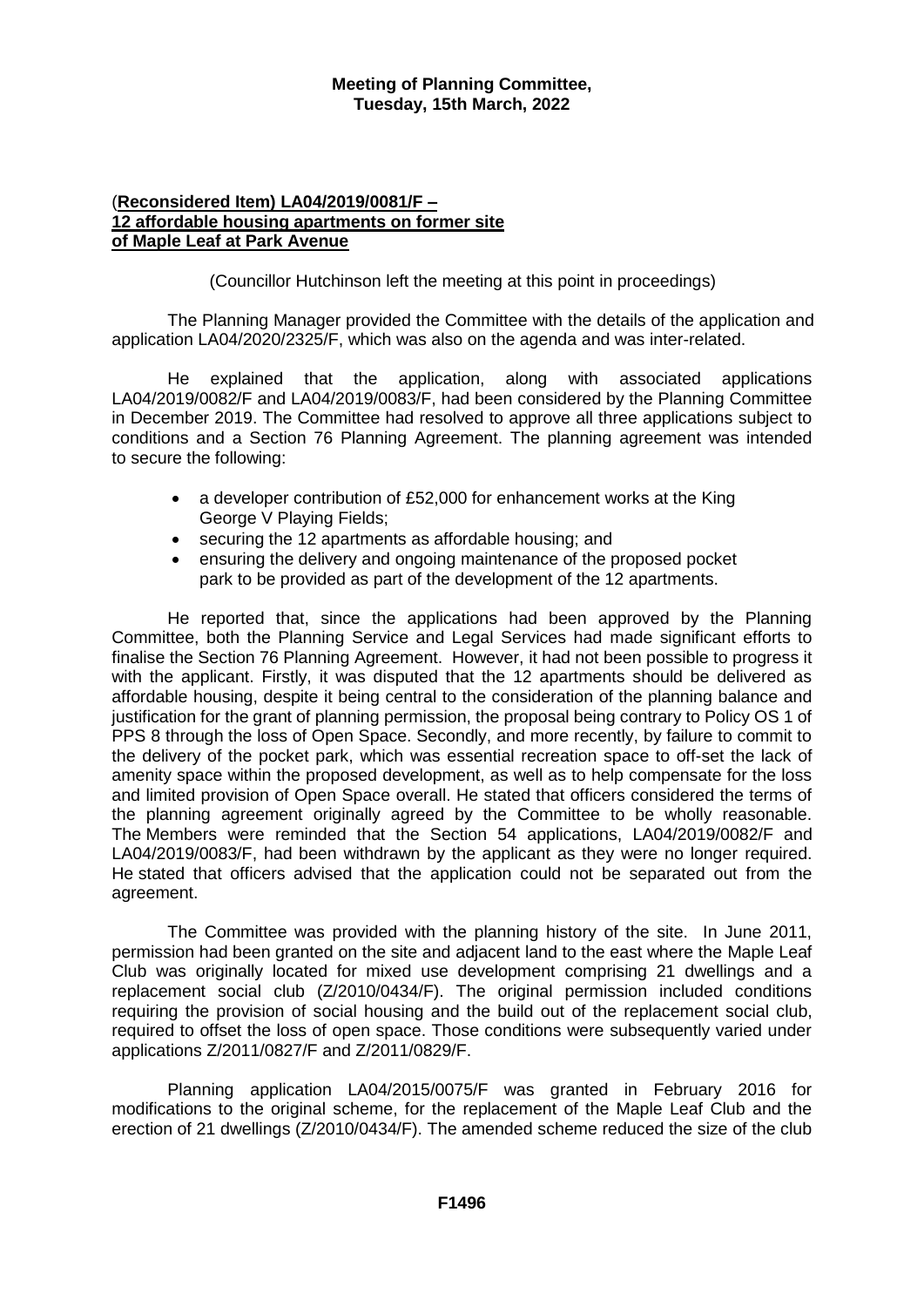and amended some of the house types. Condition 2 prevented occupation of the residential units until the replacement Maple Leaf Club had been erected in accordance with the new approved plans. Condition 3 required that the development would be delivered as social / affordable housing. The Planning Manager advised that it appeared that the main site access and part of the access road had been constructed and therefore, it was considered that the development had commenced and represented a fall-back for the developer, albeit it would require the construction of the replacement social club.

In 2019, the applicant had applied for permission for 12 apartments on the land where the replacement social club was to be built (LA04/2019/0081/F). Two associated applications were submitted at the same time seeking removal of the conditions requiring the construction of the replacement social club attached to planning permissions Z/2010/0434/F and LA04/2015/0075/F (LA04/2019/0082/F and LA04/2019/0083/F respectively). He explained that all three applications were approved by the Planning Committee in December 2019, subject to conditions and the completion of a Section 76 Planning Agreement.

In terms of the original planning permission for the erection of 21 dwellings and replacement social club on the application site and adjacent land (Z/2010/0434/F) and subsequent modifications (planning permissions Z/2011/0827/F, Z/2011/0829/F and LA04/2015/0075), those were considered to have commenced by virtue of the formation of the access and road. Therefore, the applicant had a fall-back position, albeit the housing development could not be occupied without the delivery of the community building as previously granted.

The Committee was advised that a further application for 21 dwellings on the adjacent land had been submitted by the landowner and Housing Association (LA04/2020/2325/F). That application was being considered subsequent to this one due to the linked nature of the applications. He explained that that application was also for affordable housing and was being brought forward by a Housing Association with funding support from NIHE. NIHE had advised that in order to secure the funding from this year's housing programme, planning permission would need to be granted by 31st March 2022 although it might still be possible to progress the scheme with a resolution from the Council to grant permission. The Committee was asked to note that application LA04/2020/2325/F was reliant on application LA04/2019/0081/F being progressed to approval, as it was reliant on the pocket park being granted planning permission. He outlined that it would serve not only the proposed 12 apartments but also the proposed 21 dwellings (as well as other surrounding housing).

The Committee's attention was drawn to the Late Items pack, where the Northern Ireland Housing Executive (NIHE) had advised that it was supportive of the application. The NIHE had stated that the site was located within the Middle East Housing Need Area which had a five year need for 307 units for the period 2021-2026.

The Planning Manager explained that the applicants had also confirmed their agreement to the inflationary uplift (Consumer Price Index linked) to the £52,000 Financial Developer Contribution towards enhancements at the King George V Playing Fields.

In relation to the delivery and ongoing maintenance of the pocket park, the Planning Manager explained that it was essential to off-set the substandard level of amenity within the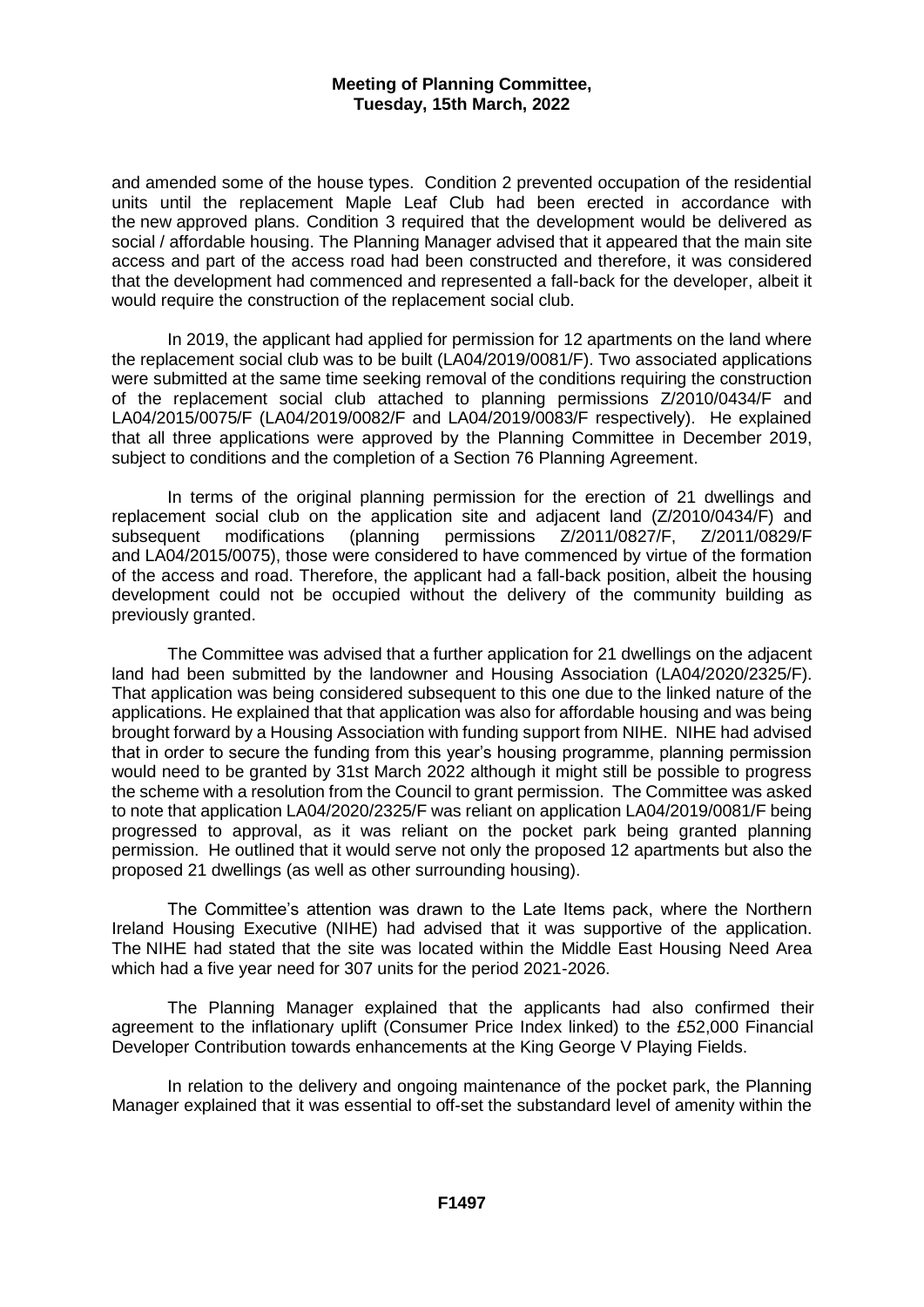proposed 12 apartments, as well as to help off-set the loss of open space and the lack of open space within the wider development.

In response to a Member's question as to why the original Section 76 Planning Agreement terms could not been met by the developer, the Planning Manager explained to the Committee that the reasoning was set out in the Committee report. While they appreciated that it was not an ideal scenario, officers were nevertheless keen to see the applications progressed given that they would deliver significant benefits to the area, including much needed quality social housing.

After discussion, the Committee granted approval to the application with conditions and subject to a Section 76 Planning Agreement to secure the following:

- a developer contribution of £52,000 for enhancement works at the King George V playing fields – the value of the contribution would be subject to an inflationary uplift for the period from December 2019;
- securing the 12 apartments as affordable housing in perpetuity; and
- ensuring the delivery and ongoing maintenance of the proposed pocket park to be provided prior to occupation of any of the approved 12 apartments.

Delegated authority was given to the Director of Planning and Building Control to finalise the wording of conditions and the Section 76 Planning Agreement. If the Section 76 was not signed and completed within 3 months, the application would be reported back to the Committee.

#### **LA04/2020/2325/F - 21 dwellings (affordable housing) on former site of Maple Leaf at Park Avenue**

The Planning Manager advised the Committee of the details of the application, which was linked to the previous application, LA04/2019/0081/F. It sought permission for 21 social/affordable housing units, comprising 17 townhouses and 4 semi-detached dwellings, with car parking, landscaping and associated site and access works.

He outlined the key issues which had been considered during the assessment, including the principle of development, the loss of open space, provision of public and private amenity space, impact on the character and appearance of the area, impact on residential amenity, impact on existing trees / proposed landscaping, access and parking, drainage and flood risk and waste-water infrastructure.

The Committee was advised that the site was un-zoned 'whiteland' within the BUAP 2001 and draft BMAP 2015. The proposed development would result in the loss of open space, including the bowling green previously located on the site, protected by Policy OS1 of PPS 8.

The Planning Manager explained that permission had been granted in June 2011, under Z/2010/0434/F, on essentially the same site, but that had also included land to the west for a mixed use development including a replacement of the original Maple Leaf club and 21 dwellings. That Members were advised that that permission included conditions requiring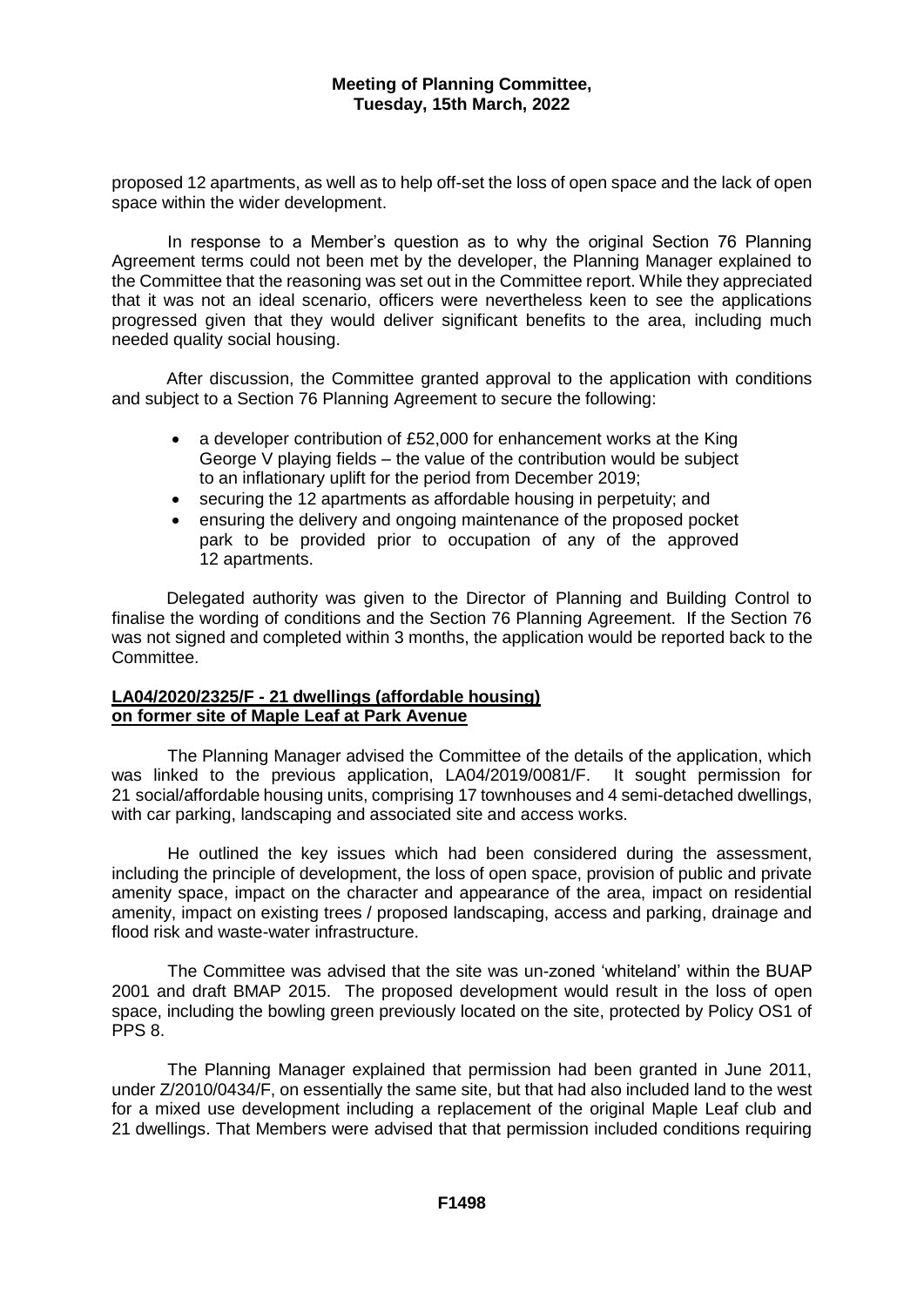the provision of social housing and build out of the replacement social club, which was required to offset the loss of open space. Those conditions were subsequently varied under applications Z/2011/0827/F and Z/2011/0829/F.

The Committee was advised that LA04/2015/0075/F was granted in February 2016 for modifications to the original scheme for replacement of the Maple Leaf Club and erection of 21 dwellings (Z/2010/0434/F). The amended scheme reduced the size of the club and amended some of the house types. The Planning Manager explained that Condition 2 prevented occupation of the residential units until the replacement Maple Leaf Club had been erected. Condition 3 required the development to be delivered as social / affordable housing. He outlined to the Committee that it appeared that the main site access and part of the access road between Blocks A and C had already been constructed and that that served the development of 13 houses to the north of the site (LA04/2015/0052/F). Therefore, it was considered that the development had commenced and represented a fall-back position for the developer, albeit that it would require the construction of the replacement social club. He reported that the current application for 21 social/affordable dwellings was a standalone application for residential development and that the developer did not wish to construct the social club as previously approved.

He reminded the Committee that it had previously resolved to approve application LA04/2019/0081/F for 12 apartments (social/affordable housing) on the part of the site previously approved for the replacement social club.

The Members were advised that Policy OS2 required public open space to be provided as an integral part of new housing schemes of 25 units or more, and stated that at least 10% of the total site area should be open space in normal circumstances. Whilst the proposal was for 21 dwellings, he advised the Committee that it was being brought forward in combination with the development of the immediately surrounding lands of 13 units and the proposed 12 apartments to the west (46 units in total). The proposal included some minor areas of maintained open space, however, those areas did not amount to 10% and offered limited amenity value. The proposal was therefore contrary to Policy OS 2 of PPS 8.

The Committee was also advised that Policy OS1 of PPS 8 stated that development resulting in the loss of existing open space would not be permitted, however, an exception would be allowed where it was clearly shown that redevelopment would bring substantial community benefits that decisively outweighed the loss of the open space. It was considered that the provision of affordable housing did not by itself outweigh the loss of the open space.

The Planning Manager reminded the Committee that, in resolving to grant planning permission for the 12 apartments to the west (LA04/2019/0081/F), the Committee had taken the view that the relaxation of the requirement to provide a new club to replace the Maple Leaf Club and to off-set the loss of open space from the site could be justified provided that:

- 1. the 12 apartments were delivered as affordable housing;
- 2. a Financial Developer Contribution of £52,000 was paid to improve off-site open space facilities; and
- 3. that the proposed pocket park in front of the apartments was delivered to provide valuable open space to serve not only the proposed 12 apartments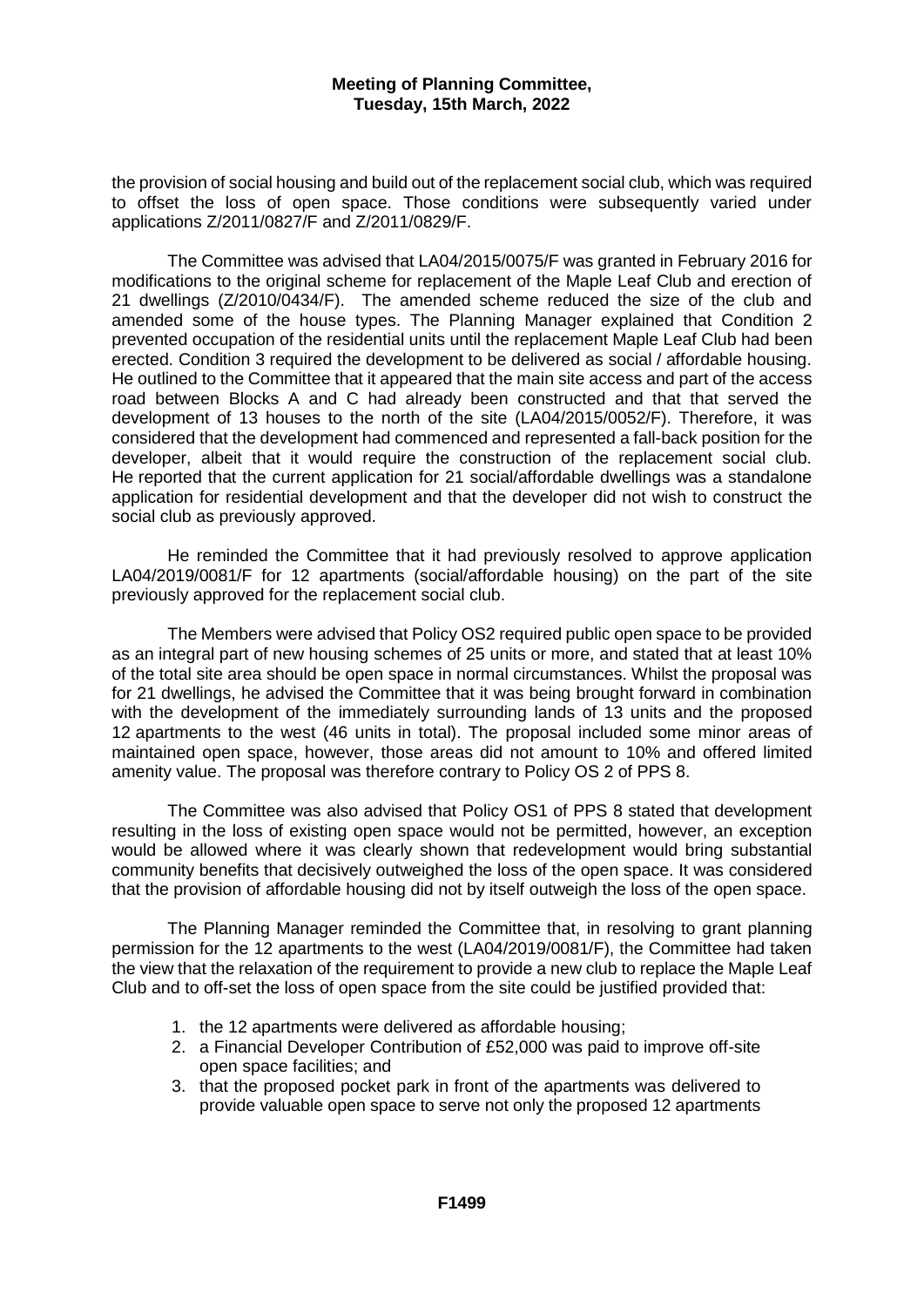but also the surrounding houses, including the extant permissions for 21 dwellings on the application site.

He advised, therefore, in order to be consistent with the Committee's previous decisions in December 2019, in respect of the 12 apartments on the adjacent site, it was also necessary that the pocket park would be delivered as part of the scheme for 21 dwellings. Otherwise, it would have insufficient open space and there would be insufficient off-set for the loss of the original open space on the site. Moreover, he advised that the £52,000 should also be secured as part of any permission for the 21 dwellings. He explained that that amount was agreed by the Committee in December 2019 but should be increased to allow for inflation. He outlined that an obligation should also secure the temporary treatment of the site if the construction of the 12 apartments was to be delayed or not built. Subject to those obligations, he outlined that the proposal was considered acceptable having regard to Policies OS 1 and OS 2 of PPS 8.

The Committee's attention was drawn to the Late Items pack, whereby the agent had confirmed their agreement to the following obligations, to be secured by way of a Section 76 Planning Agreement:

- a single payment of £52,000 plus inflationary uplift (Consumer Price Index linked); and
- the delivery of the 21 dwellings as social/affordable housing.

However, for logistical reasons, the applicant had advised that they were unable to agree to the requirement that the pocket park would be delivered prior to occupation. They advised the Committee that that was due to the following reasons:

- underneath the site of the pocket park was the main sewer and electrical cable. Access would be required until the full adoption of the sewers;
- the access for gas connection:
- the construction of the apartment block would require access for scaffold, plant and piling rig;
- it was the only area left for welfare facilities; and
- it would be the last part of construction on the overall site from a practical view.

The Planning Manager advised the Committee that the applicant had stated that they were confident that they would be able to deliver the 12 apartments within that period and at the same time complete the pocket park. However, should that not be possible, it proposed a clause in the Section 76 Agreement to require the delivery of the pocket park within 24 months from occupation of the first dwelling within the 21 dwelling scheme. The pocket park would be managed by Choice Housing Association.

The Planning Manager outlined to the Members that it would be impracticable to deliver the pocket park prior to occupation of the 21 dwellings for the reasons set out by the applicant and therefore, the officer recommendation would be that the pocket park was to be delivered no later than two years from the date of first occupation. A planning obligation would also be required to secure its future management.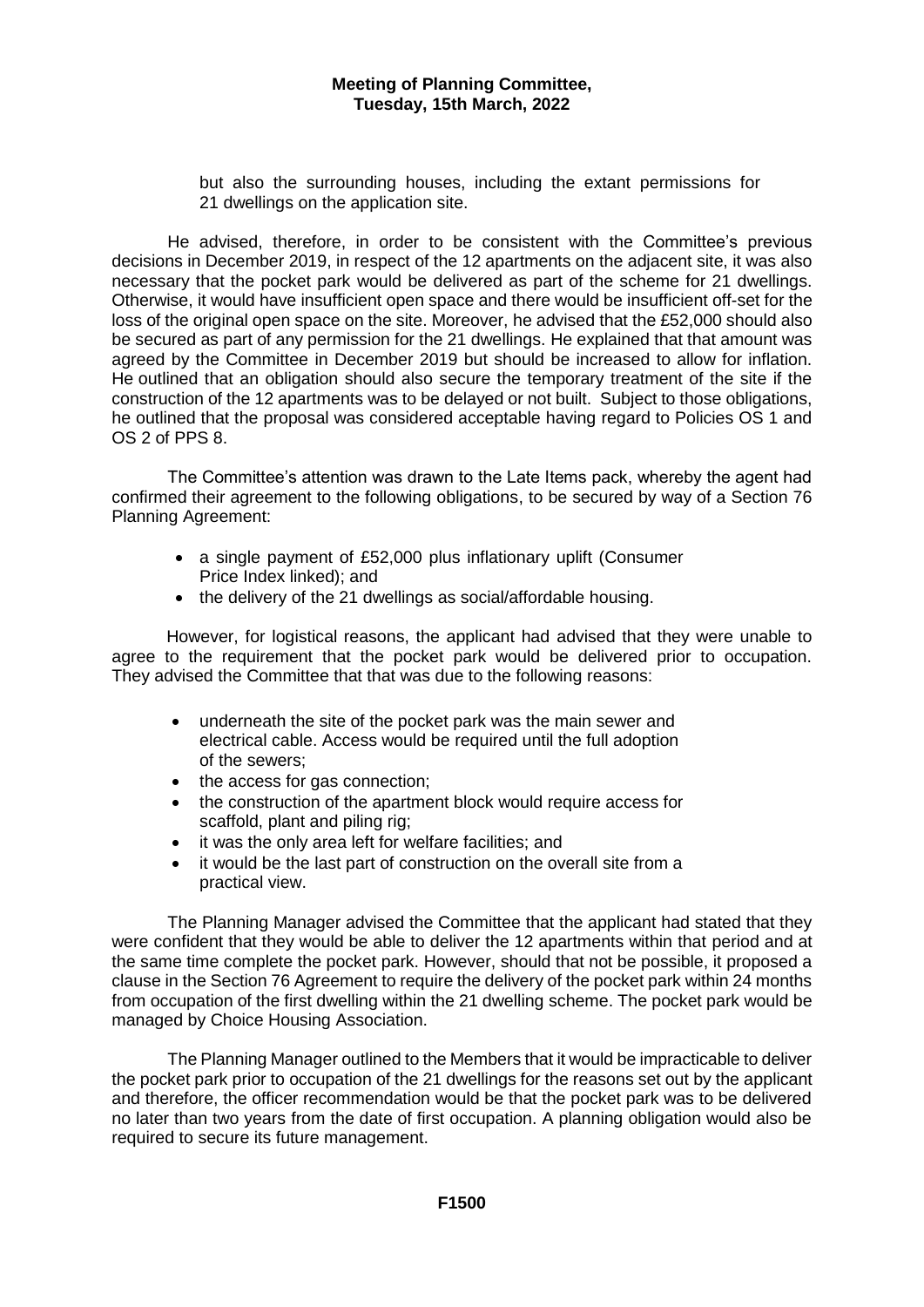On balance, the Committee was advised that it was considered that the proposed development respected the surrounding context and was appropriate to the character and topography of the site in terms of layout, scale, proportions, massing and appearance of buildings and landscaped and hard surfaced areas.

He explained that minor concerns regarding overlooking between Blocks C and D had been raised, however, given the extant approval on the site and the similar layout, it was considered acceptable. The Member were advised that there were no concerns regarding natural light, outlooking or shadow.

The Committee was asked to note that the Environmental Health Service had raised concerns regarding the level of noise within the external amenity areas of the 4 semi-detached dwellings. However, it had concluded that if the development was desirable and given its urban location, it should not be prohibited on the basis of high external noise levels in some garden areas. Consequently, it had not offered any objections to the proposal.

In terms of private amenity space, each dwelling would have an average provision of approximately 50 square metres. The Planning Manager explained that there were slight concerns regarding the amenity space provision of some proposed dwellings. However, given that there was an extant approval on the site for a similar layout, it was considered acceptable.

In regards to parking, the proposed development was accessed via Park Avenue. No in-curtilage parking was proposed, however, communal car parking space was proposed within the development. DFI Roads had provided comments on the proposal and had offered no objection, subject to conditions.

The Members were advised that the proposal involved the removal of trees along the Park Avenue boundary. A tree survey had been submitted and the Council's Tree Officer had no objection. Furthermore, additional compensatory planting had been proposed which would help to soften the proposal and assist its integration.

The Committee granted approval to the application with conditions and a Section 76 Planning Agreement to secure the following:

- provision of the 21 units as affordable housing (social / intermediate housing);
- the pocket park proposed under LA04/2019/0081/F was to be delivered no later than two years from the date of first occupation of the 21 units;
- the future management of the pocket park;
- temporary treatment of the site for 12 apartments if those were delayed or not built out;
- securing of the £52,000 with inflationary uplift since December 2019 (if it had already been paid in relation to application LA04/2019/0081 then it would not have to be paid twice).

The Committee further agreed that delegated authority be given to the Director of Planning and Building Control to finalise the wording of conditions and the Section 76 Planning Agreement.

(Councillor Hutchinson re-joined the meeting at this point in proceedings)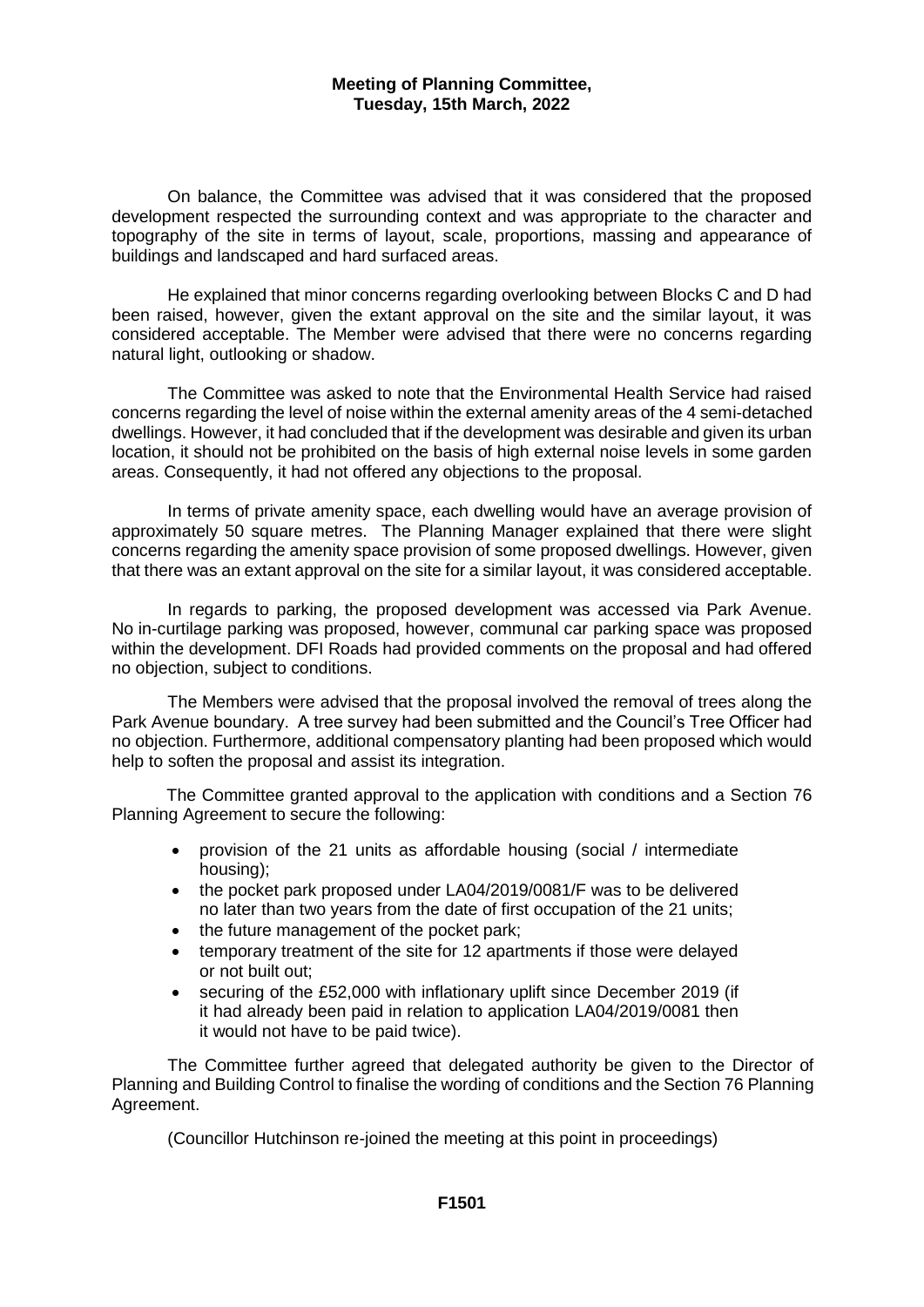### **LA04/2021/1242/F - Change of use from coffee shop to extension of amusements arcade on the ground floor at 28 Bradbury Place**

The Planning Manager provided the Committee with the principal aspects of the retrospective application.

He explained the key issues which had been considered during the assessment of the application included the principle of an amusement arcade at that location, the impact on the character and appearance of the area and the impact on amenity.

He outlined that the site was "white land" within BUAP and dBMAP and within the Belfast City Centre in both Development Plans. The surrounding area was of mixed character containing a variety of retail, offices, bars, restaurants and a hotel opposite. New purpose built managed student accommodation was being constructed on the land to the south. There were no family dwellings or schools in the immediate area.

The Committee was advised that Environmental Health and DFI Roads had offered no objections. Building Control, which was responsible for amusement licensing, was concerned that the proposal might result in a cumulative impact due to the number of amusement arcades in the surrounding area. There were currently three other amusement / gambling premises within 200 metres. Officers advised that the proposal was to extend an existing amusement arcade and not to create new amusement arcade premises. The site was located within the City Centre where main town centre uses such as this were acceptable in principle. There would be no harmful impacts on the character and appearance of the area, amenity or transportation.

The Committee was advised that no third party objections had been received.

(Councillor Groogan joined the meeting at this point during proceedings)

The Deputy Chairperson welcomed Ms. L. McCausland, on behalf of the applicant, to the meeting. She advised the Committee that while the sign on the exterior of the site had been changed, there were no gaming machines currently within the café area of the site and that Building Control had been out on a number of occasions and could therefore verify that.

In response to a Member's question, the Planning Manager confirmed that, while the Permit Policy was a material consideration for the Committee, officers did not feel that there were any planning reasons on which to refuse the application. The Divisional Solicitor advised the Committee that the applicant would still have to go to the Licensing Committee to request a permit for the site, irrespective of the decision taken by the Planning Committee.

The Chairperson advised the Committee that the application was recommended for approval, with delegated authority given to the Director of Planning and Building Control to finalise the conditions. On a vote, six Members voted for the recommendation, two against and four no votes, and it was accordingly declared carried.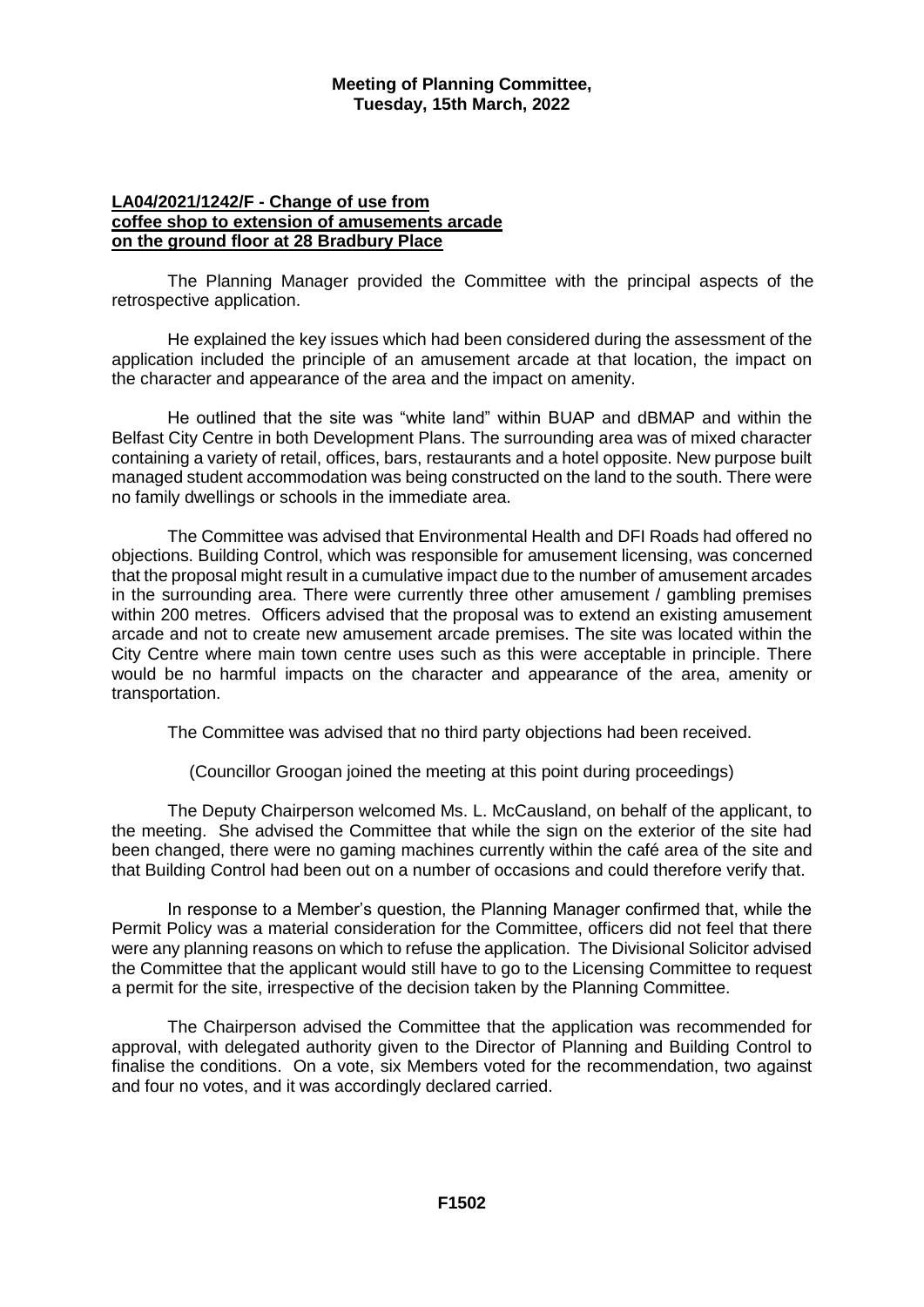# **LA04/2021/2825/A - Retention of mesh banner signage (19.1m by 9.84m) for a temporary period of 24 months on former Belfast Telegraph Printworks, 124-132 Royal Avenue**

The Principal Planning officer outlined the details of the retrospective advertisement consent which was being sought for a temporary mesh banner sign for a period of 24 months.

The Committee was advised that the Belfast Telegraph Building itself, adjacent, was listed and that the site was directly opposite the Cathedral Quarter Conservation Area.

The key issues which had been considered during the assessment of the proposed development included:

- impact on local amenity
- impact on public safety
- impact on the setting of listed buildings; and
- commercial and regeneration considerations

The Members were advised that the site was located within the city development limits for Belfast as designated within the Draft Belfast Metropolitan Area Plan 2004.

Historic Environment Division had been consulted and considered that the proposal was contrary to the policy requirements of SPPS 6.12 and BH11 of PPS6. It had stated that the material, size, scale, alignment and location of the banner signage, in proximity to the historic fabric of the listed building, adversely affected its setting. HED noted that previous permissions in respect of the signage had been granted consent for 2 years and 1 year respectively.

The Principal Planning officer outlined that the proposed advertisement was considered contrary to Planning Policy (PPS17 Outdoor Advertisements) and was therefore considered unacceptable. There was a history of previous applications on the site for the same proposal. However, the most recent application, LA04/2021/1586/A, had been before the Planning Committee for consideration in October 2021. At that meeting, the Committee had raised concerns with the fact that the proposal had already been granted an extension and there was no further advancement in the development of the site. The Committee had resolved to refuse the application in November 2021 on the following grounds:

- 1. The proposed advertising, was contrary to AD 1 of PPS 17, in that the advertising by virtue of its position on the host building, its size and scale would through its undue prominence and excessive visibility have an adverse impact on the amenity of the area, the character of the area and detract from the appearance of the building.
- 2. The proposed advertising shroud, was contrary to BH 11 of PPS 6, in that the advertisement would, if permitted, not respect the architectural form and detailing of the Listed Building by reason of its scale, height and alignment and did not respect the character of the setting of the heritage asset.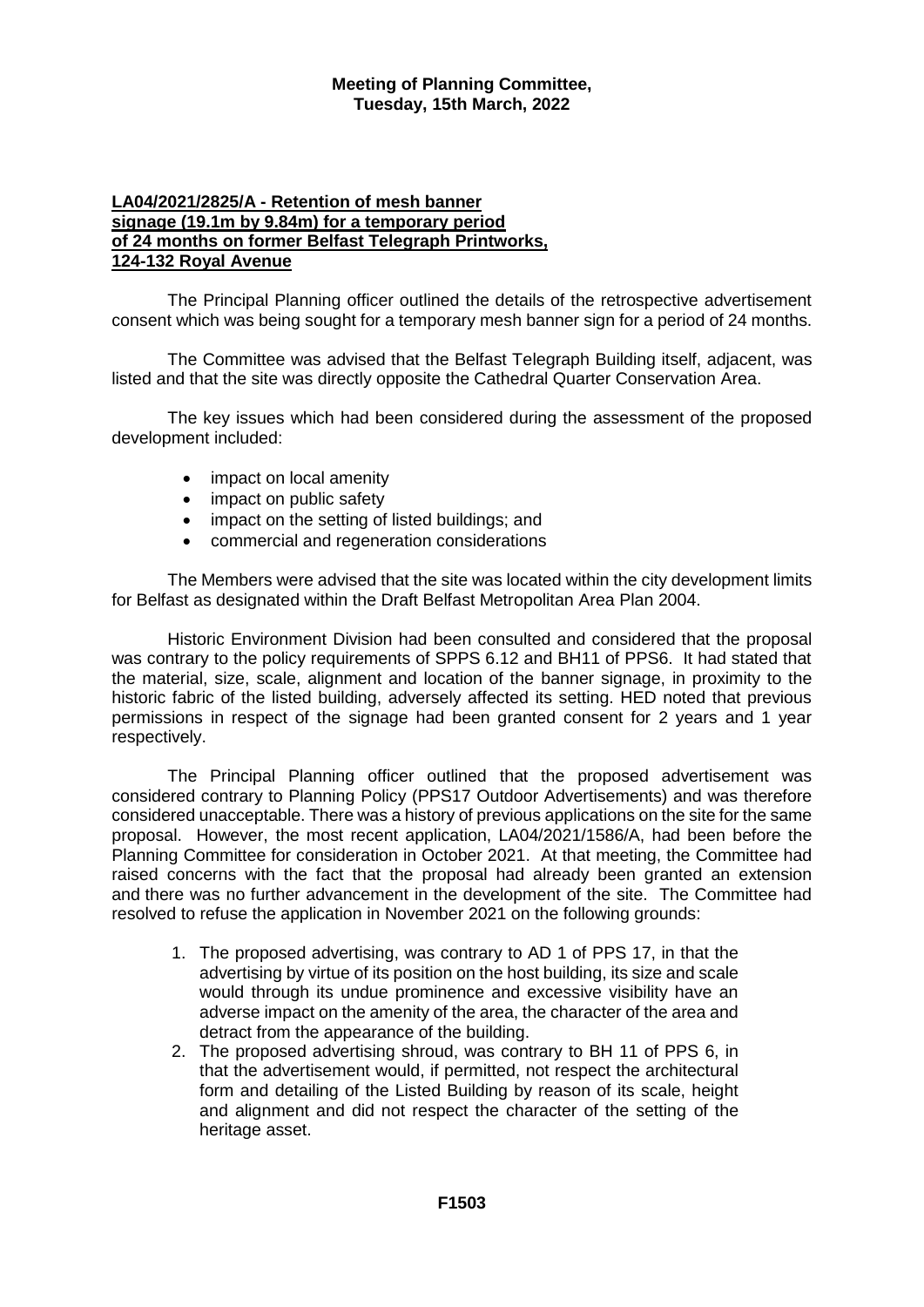The Deputy Chairperson welcomed Mr. S. McGimpsey, applicant, to the meeting. He outlined the difficulties that the commercial property market was facing as a result of the Covid-19 pandemic. He advised that the locality was going through a period of transition with the construction of the new university campus and that the aim of the application was to secure a tenant and funding package to enable the commencement of development of the site.

The Principal Planning officer explained that, whilst the applicant's position was not unreasonable, it could be argued that, given the advert had been in place for such an extended period, and had failed to garner the required interest, then the owners should perhaps consider deploying other means of advertising.

A Member stated that they did not feel that the sign was doing any harm in the area.

Further Members requested clarity from officers in respect of whether an enforcement case had been raised in respect of the sign which had been displayed on the building very recently, despite the Committee having rejected the application in November 2021. In response, the Principal Planning officer explained that enforcement cases were paused where an application was going through the planning process.

The Committee agreed to refuse Advertising Consent as the proposal was contrary to PPS 17 – Control of Outdoor Advertisements, Policy AD1 and paragraphs 6.12 of the SPPS and Para's 6.20, 6.59 & Para 6.60 of the SPPS in relation to the impact on the setting of the Listed Building and the Conservation Area.

(The Committee adjourned for five minutes at this point in proceedings)

# **LA04/2021/0720/F - Change of use of a dwelling to 2 apartments with an extension at 64 Ashley Avenue**

The Principal Planning officer presented the main details of the application to the Committee, for the subdivision of an existing dwelling into two apartments with a two-storey rear extension.

She explained that the surrounding area was residential and that the site was located within the Lisburn Road draft Area of Townscape Character in dBMAP (2014).

The Committee was advised that the application had been submitted before the Committee as NI Water objected to the proposal.

The key issues which had been considered during the assessment included:

- the principle of dwelling at that location;
- character/layout/design;
- private amenity/landscaping;
- access/parking;
- impact on neighbouring amenity;
- impact on an established residential area; and
- the NI Water consultation response.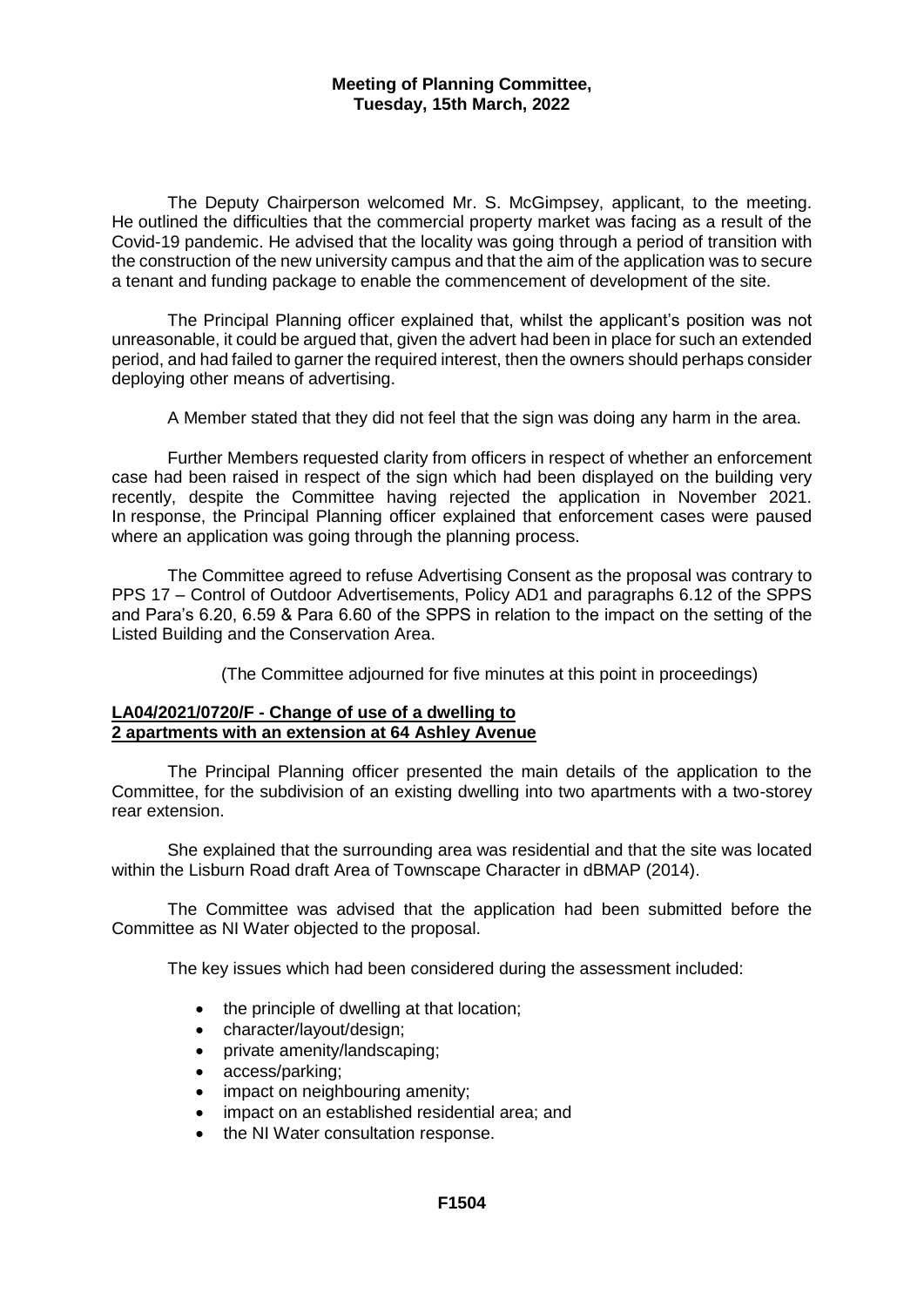The Principal Planning officer explained that the area displayed both dwelling houses and apartments as well as conversion to apartments and therefore, in principle, the conversion was acceptable. She described how the scale and massing of the extension was considered sympathetic with the existing dwelling and the surrounding area. The Members were advised that the internal space standards were exceeded, and that the private amenity space provided was also well in excess of that recommended.

She outlined that NI Water had not recommended refusal but that it had stated that public foul and public storm capacity was not available at present to service the proposed development.

The Principal Planning officer explained that no supporting data or information had been provided by NI Water in respect of the application. She outlined that, while the objection was a material consideration, it was a matter for the Committee to determine the weight to be attached to it.

The applicant had been advised to liaise with NI Water and NI Water had advised that it intended to upgrade the Waste Water Treatment Works. The Principal Planning officer explained that the proposed apartments would contained 3 bedrooms, which was the same as the existing dwelling and that the maximum number of occupants was not therefore being increased. She outlined that whilst it was acknowledged that each apartment would have its own kitchen and toilet which might generate more waste water, it was considered that the modest scale of the scheme presented a significantly like for like proposal which would not exacerbate the impact on the waste water system to such a level that would warrant a refusal. She advised the Committee that the applicant was currently in discussions with NI Water regarding a potential solution and that it was considered that the issue could be resolved by means of a pre occupation condition.

The Committee was advised that NI Water had a duty to connect significant committed development across the city to its waste water infrastructure. Such development, which included unimplemented permissions for over 20,000 houses and significant levels of commercial space across the city, would not all come forward at once and some might not come forward at all. It was therefore considered unlikely that the proposal would result in a significant impact on waste water infrastructure over and above the existing use of the site.

It was reported that one objection had been received, citing issues with on-street parking in the area. The Principal Planning officer explained that DFI Roads had been consulted and had no objections.

A Member queried whether the officers had the figures in relation to the existing number of Houses in Multiple Occupation (HMOs) and flats on that street. She also queried whether, given the Local Development Plan (LDP) was at a more advanced stage, prematurity would be a factor in respect of the Committee taking a decision on the application without those figures.

In response, the Principal Planning officer advised that unfortunately officers did not have those figures to hand but that the LDP had not yet been adopted and that officers were content that the application could be approved. The Divisional Solicitor advised the Committee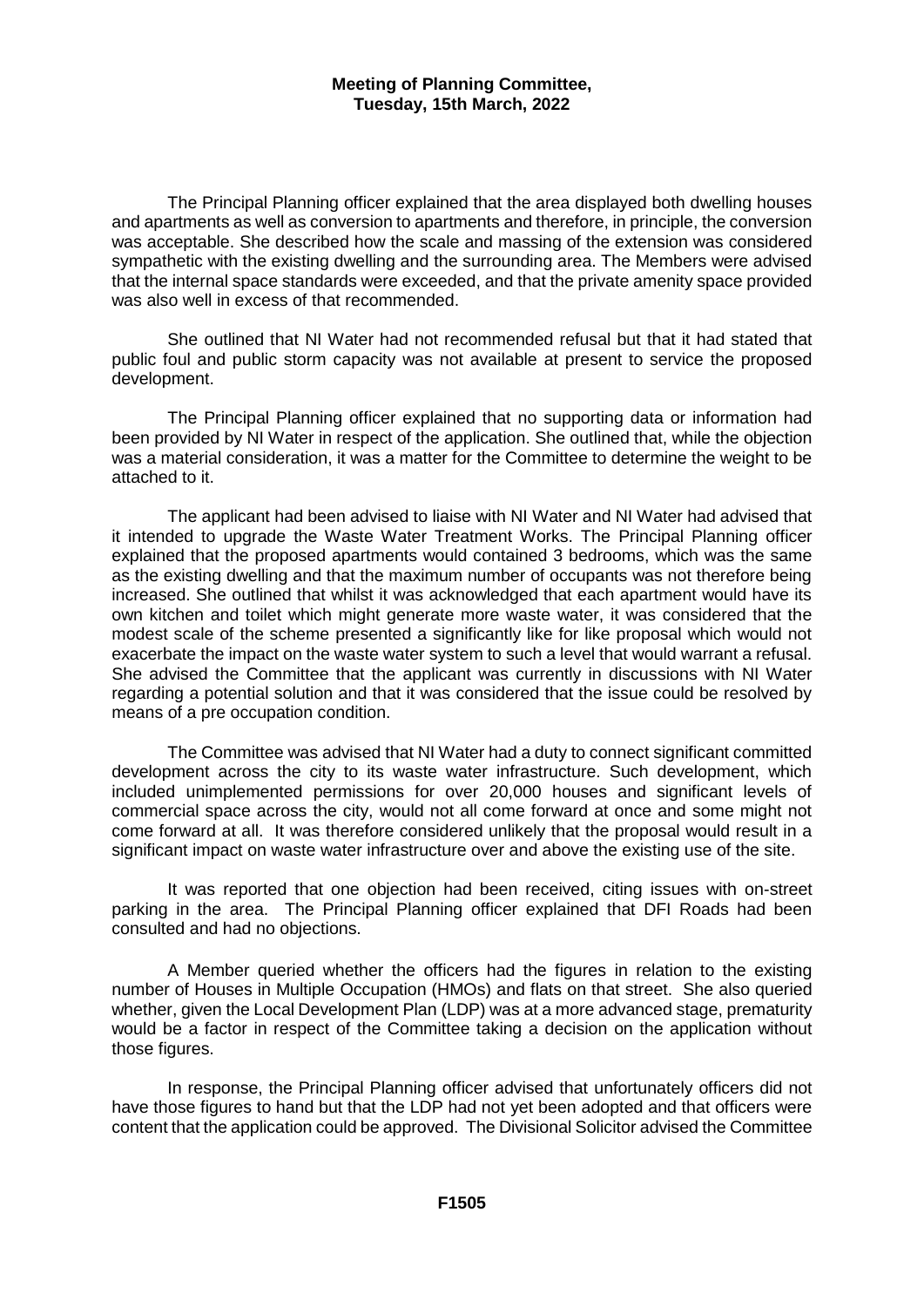that the SPPS required that the Committee considered existing policies until such times as the draft plan Strategy had been adopted and therefore limited weight should be given to the draft plan. She added that officers did not feel that the application would engage the issue of prematurity and that prematurity applied in cases where the type and scale of development would prejudice the delivery of the aspirations within the LDP. However, it was up to the Committee to consider if it wished to defer the application in order to receive the figures which had been requested.

Moved by Councillor Groogan, Seconded by Councillor O'Hara and

Resolved – that the Committee agrees to defer consideration of the application in order that it would be provided with the figures of existing HMOs and flats within the area, in light of concerns about potential prematurity in relation to the draft LDP Plan Strategy.

**LA04/2021/2144/F - Residential (social housing) development comprising of 2no. Apartment buildings containing 52no. apartments (housing mix of 5no. 3p/2b Wheelchair & 47no. 3p/2b CAT 1 apartments) at 150 Knock Road. (Change of design to extant planning permission ref: Z/2011/0426/F)**

The Principal Planning officer provided the Committee with the key aspects of the application.

The key issues which had been considered during the assessment of the proposal included:

- the principle of the proposed development and use at that location;
- layout, scale, form, massing, and design;
- impact on built heritage;
- impact on amenity;
- impact on transport and associated infrastructure;
- flooding and drainage impacts;
- impact on natural heritage assets;
- contamination and remediation of the site; and
- developer contributions.

The Committee was advised that the site fell within the development limit within the BUAP and in both versions of dBMAP and was not subject to any zonings. The Principal Planning officer explained that redevelopment of the site for residential use was acceptable under the previously granted permission and that there had been no change in policy direction since that time, subject to detailed considerations as set out in regional policies.

He explained that the proposed layout essentially repeated the previously approved layout arrangements, comprising two blocks, one behind the other, with areas of landscaping and parking. The front block siting had been revised from the previous permission and was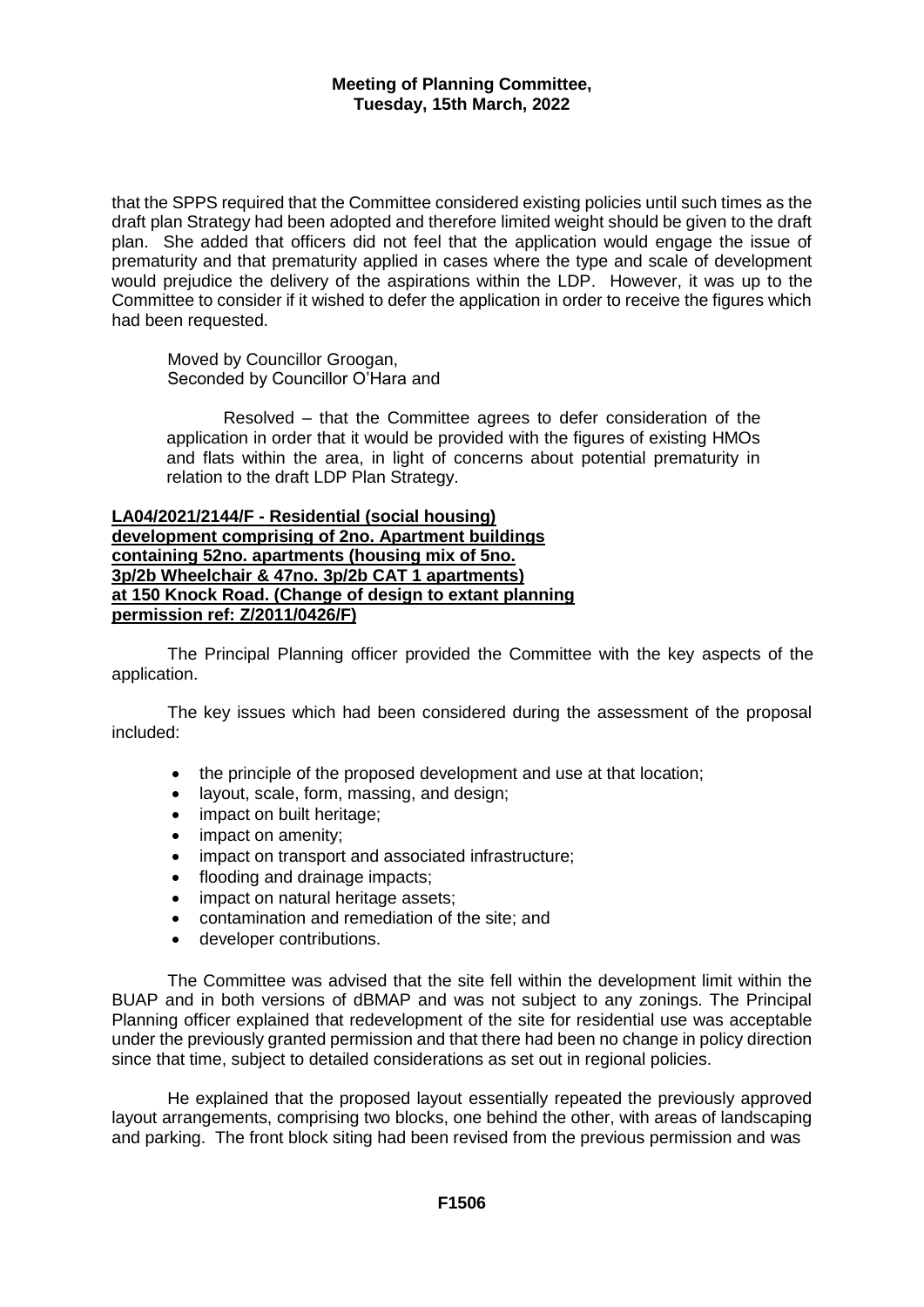within a more constrained footprint so that the block did not extend as close to the site frontage. He outlined that the separation distances between the apartment blocks had been slightly reduced to an average of 33 metres. The rear block was located further away from the rear boundary compared to the previous approval by approximately 1.5 metres.

The Committee was advised that the layout did not include basement parking within the layout, as previously approved. Parking court areas were proposed instead, resulting in an increased area of hard-surfacing compared with the previous permission. He explained that it roughly equated to the larger built form area of the buildings in the previous permission and was acceptable.

The Members were advised that the front block had been reduced in height by approximately 1 metre from the previous approval. The height of the rear block had also been revised, with an overall reduction of approximately 1.9-2 metres from the highest section, but with a slight increase of the lower section of 1.3 metres compared to the previously approved details.

The Principal Planning officer reported that the proposal would not adversely impact on the amenity of existing residents due to the separation distances to existing properties and the layout which would ensure no adverse amenity impacts for prospective residents. He explained that amenity space provision equated to 18 square metres per unit and the overall open space provision exceeded the 10% requirement in PPS7 & PPS8. The site was also in close proximity to public open space. The floorspace of the proposed apartments was in accordance with the space standards as set out in PPS7.

Parking would be provided at a ratio of 1:1 which was slightly below parking standards. However, Travel cards for a period of 3 years, in addition to a car club facility, were proposed as part of the travel plan arrangement to mitigate against the deficit. DFI Roads had no objections and the proposal was therefore considered compliant with relevant policies.

The Principal Planning officer explained that 35 objections had been received along with one letter of support. The issues raised included height and positioning of the buildings, impact on traffic, residential use was not appropriate given its proximity to the A55 in terms of pollution from vehicle fumes and noise, health and safety impacts from the adjacent golf course, it ignored the surrounding established environment, it was a major development for which the developer had failed to consult stakeholders, it assumed use of Shandon Park Golf Club land to enable the development to proceed and that it would destroy the existing boundary treeline. The issues raised had been fully considered in the report.

The Principal Planning officer outlined that officers had met objectors from Shandon Park Golf Club on 10th March, 2022. They had reiterated their objections at the meeting, including the need for a ball catch fence.

The Chairperson welcomed Mr. H. Thompson, on behalf of Shandon Park Golf Club, to the meeting.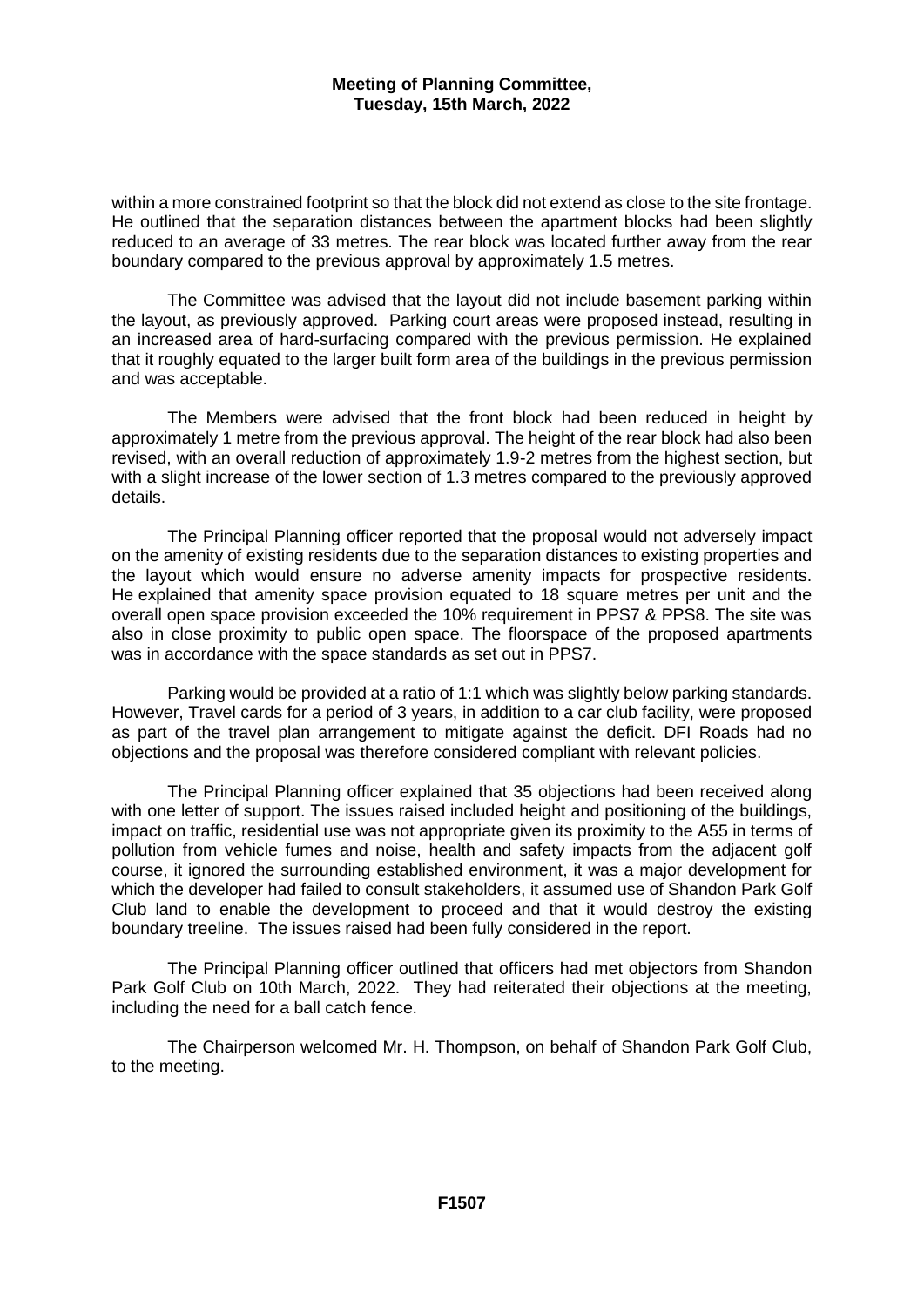He advised the Committee that:

- the Golf Club had no objection to the development of the site for social housing, rather, their objections focused on two main points:
	- the positioning of the residential blocks and how the developer intended to construct them without damaging the Club's property and the existing landscaping; and
	- the boundary treatment which was proposed now that the works had commenced and the developer had removed the existing boundary trees and hedgerow;
- the natural boundary to the south consisted of trees and hedgerow and had been destroyed by the developer's contractor, who, over the last couple of months, had cleared everything inside the development site including the Club's property;
- while the Club had been advised that that was a civil matter between the parties, it was important to note that not only had the boundary been destroyed but in doing so the developer had regraded the few metres of Shandon land on the outside of the fence to enable the retaining walls to be built;
- the Club had written to the developer regarding the destruction of its land and existing boundary and, in response, they had claimed that they would be providing enhanced landscaping which was ludicrous as trees and landscaping would take at least 20 years to mature;
- he requested that the Committee would, if granting permission, condition that the applicant would provide a ball-catcher fence 10-12 metres high to provide protection whilst any new landscaping was maturing, similar to another development at 55 Shandon Park whereby the developer had been given planning approval subject to conditions to erect a ball-catcher fence and semi-mature trees;
- before the site was cleared, the thick boundary hedging on all sides was very difficult to penetrate. The new development had now stripped this significantly, not only on the south side but also the northern boundary which sloped very steeply to a river which formed their joint boundary;
- clearing the hedging had exposed the development to a slope of 9-10 metres high over a length of 15 metres. They believed that with the site cleared of vegetation, it was only a matter of time before the ground collapsed and blocked the watercourse; and
- it was anticipated that the difficulties encountered by trespass, anti-social behaviour and abuse that they experienced elsewhere, where the course perimeter was weak, would be echoed here, if the planning approval did not condition the erection of a substantial metal fence on all boundaries rather than a timber post and board fence which would deteriorate in a few years.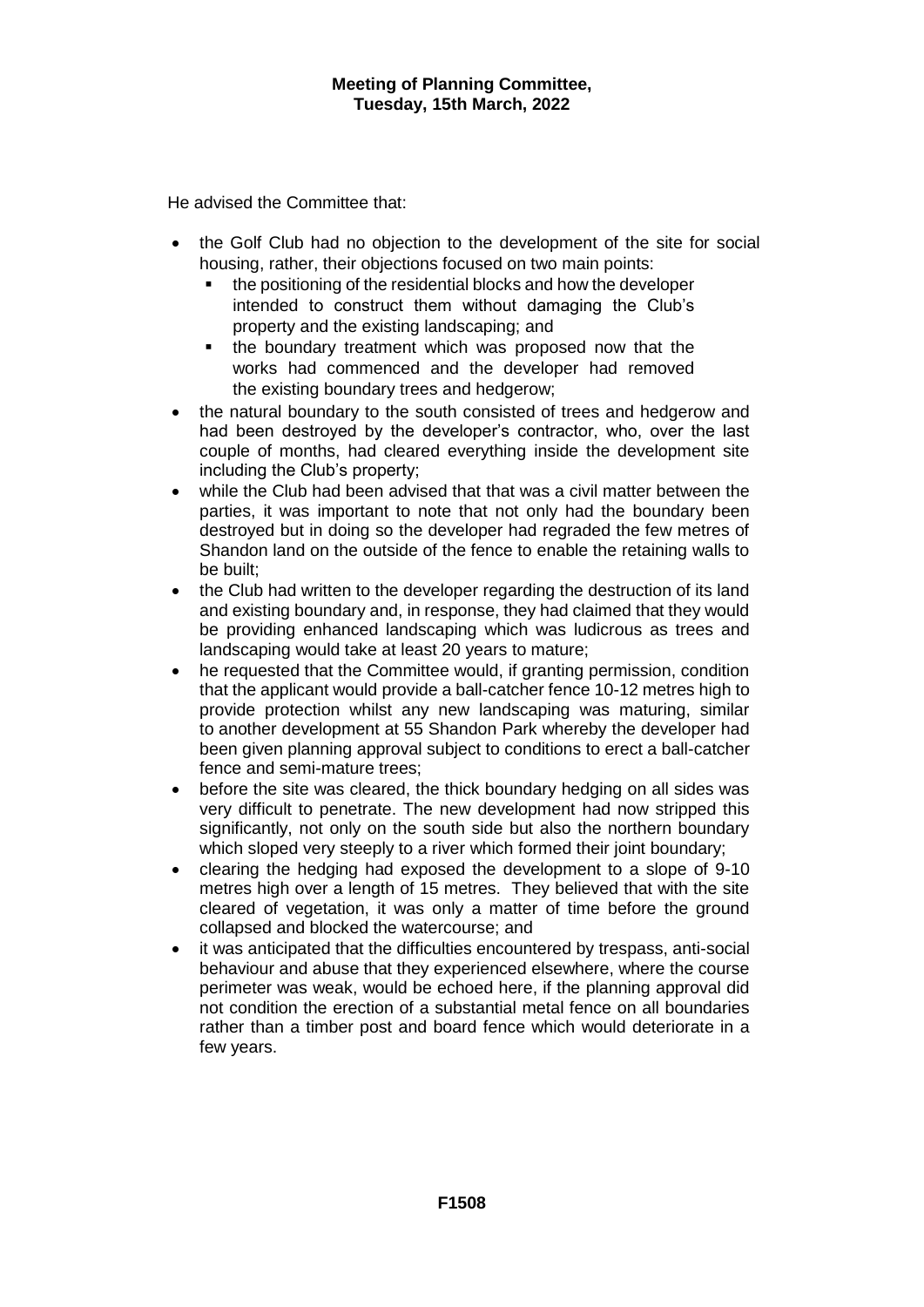The Chairperson then welcomed Mr. B. Owens, agent, Mr. P. Turley, Architect, and Ms. A. Conway, Radius Housing, to the meeting. Together they advised the Committee that:

- the apartments were for the active elderly/over 55s and 5 units for wheelchair users;
- they wanted to be a good neighbour and had offered to meet with the objectors in respect of the boundary concerns raised, however, the extant permission meant that there was a fallback position for the applicant and that they were keen to commence with the development as quickly as possible;
- the design was not dissimilar to the previously approved plans and in fact provided significant betterment with reduced building heights and greater separation distances from the surrounding boundaries;
- in relation to trees and boundaries, an independent tree impact assessment had been submitted which identified a number of trees to be removed due to health and safety and tree condition;
- a landscaping plan had also been submitted which sought to complement and supplement the retaining boundaries and included a number of semi mature trees;
- the area was in great need of social housing and that it was important to note that those who would be moving into the newly built accommodation for the over 55s would therefore free up family accommodation elsewhere in the system; and
- it was a vacant brownfield site and the project would bring regeneration of £10 million.

A Member asked the officers if the request from the Golf Club for the requirement to install a ball-stop fence could be included as part of any approval. In response, the Principal Planning officer explained that it would not be appropriate to attach such a condition as the health and safety issues was a matter for the golf club to ensure that golf balls did not stray into adjacent land from their property. He sought to clarify that the application in respect of 55 Shandon Park which Mr. Thompson had cited had originally been submitted without a ball stop fence and that subsequent plans had then included a fence. He advised the Committee that it was not clear whether the applicant had volunteered to implement the fence as part of the application but he confirmed that the fence had not been conditioned by officers.

In response to a further Member's question, Mr. Owens advised the Committee that the extant permission had permitted the applicant to clear the site within its original terms and that they were happy to meet with Mr. Thompson and the Committee on site if that was requested but that he did not feel that it should hold up the process.

A Member suggested that the Committee could defer the application to allow the Committee to meet on site with the objectors and the applicant. A further Member stated that it would be senseless to delay the application as there was an extant planning permission in place for the site and that social housing was much needed in that area. He added that the parties could meet to discuss the fence and boundary arrangements after the application had been dealt with.